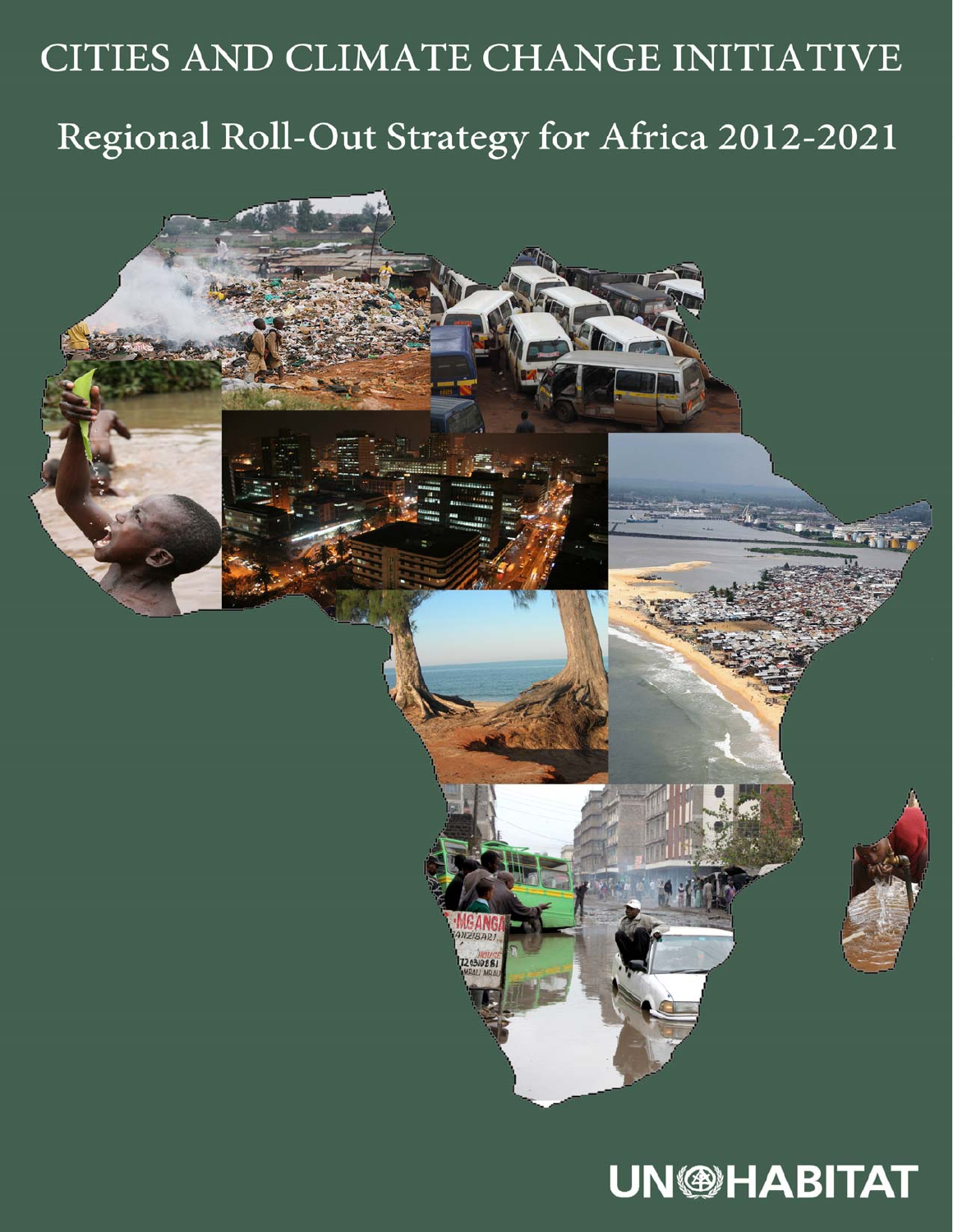# **TABLE OF CONTENTS**

| 3. |  |
|----|--|
|    |  |
|    |  |
|    |  |
|    |  |
|    |  |
|    |  |
|    |  |
|    |  |
|    |  |
| 5. |  |
|    |  |

## **LIST OF FIGURES**

| Figure 1: Climatic map of Africa illustrating the particular characteristics in the region 4 |
|----------------------------------------------------------------------------------------------|
|                                                                                              |
|                                                                                              |
| Figure 4: Map of Africa indicating relevant UN-Habitat activities on climate change 11       |

**Front cover photographs attributed to Julius Mwelu, UN-Habitat; Manoocher Deghati, IRIN; and Tugela Ridley, IRIN.**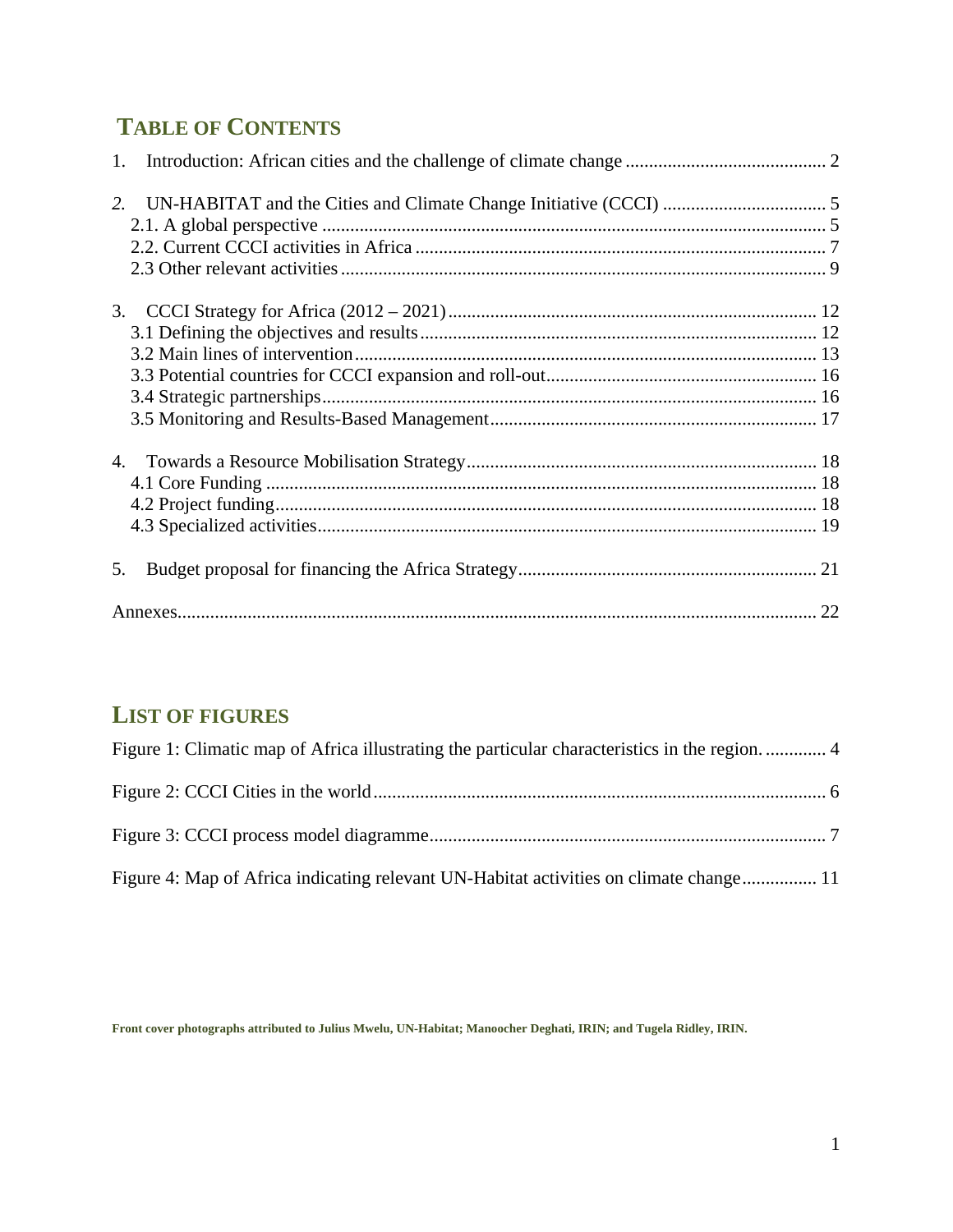## **1. Introduction: African cities and the challenge of climate change**

Since the dawn of the industrial era, increasing emissions of greenhouse gases (GHG) due to human activities have led to a marked increase in atmospheric GHG concentrations<sup>1</sup>. This increase is predicted to affect the global climate which in turn will have adverse impacts on our ecosystems. Researchers project that by the end of the century there will be a sea level rise of half a metre or more, causing many coastlines to retreat by up to hundreds of metres<sup>2</sup>. Furthermore areas prone to cyclones will face more frequent and severe events, while some inland areas will suffer extended floods and droughts. Heat waves will become more frequent. Extreme weather events such as persistent torrential rains will cause landslides and flash floods, killing people, destroying properties and damaging the environment. These climate change impacts will be felt locally by the majority of the world's population who live in cities, towns, and human settlements in rural areas. These primary impacts will lead to secondary impacts such as water scarcity, groundwater salinization and pollution from overflowing sewage, crop insecurity, an increase in health problems (for example, highland malaria), and a broad range of subsequent unprecedented challenges for peace and quality-of-life.

Looking into the causes of global warming, Africa's contribution through greenhouse gas emissions (with the possible exception of South Africa) is relatively insignificant<sup>3</sup>. According to the Intergovernmental Panel on Climate Change's (IPCC's) 4<sup>th</sup> *Assessment Report*, Africa contributes no more than 4-5% of global greenhouse gas emissions – and yet it is a continent that will suffer the most in terms of severe climatic events and consequently dramatic losses in agricultural productivity, increase in hunger and as a result increased migration towards cities. Africa is the fastest urbanizing continent, currently 40% of the African population (over 1 billion inhabitant) lives in urban areas and by 2050 this will increase to 60% (reaching the 2 billion mark). This circumstance is putting its cities, where more people are concentrated hence increasing the overall vulnerability, at greater risk from climate change as well as further intensifying existing environmental, economic and social problems. The impact of climate change on Africa will also affect the achievement of the water and sanitation and the slum upgrading targets, Targets 10 and 11 respectively, of the Millennium Development Goals. It is imperative therefore, that climate change not be treated as an additional challenge but integrated into existing development policies and plans.

To date, cities and climate change related policies and programmes in Africa have been undertaken on an *ad hoc* basis at either city or national levels. No programmes have been designed on an Africa-wide scale. Although large programmes of the World Bank (such as the Pilot Programme for Climate Resilience) and other bilateral agencies are financing climate

 $\overline{a}$ 

<sup>&</sup>lt;sup>1</sup> The United Nations Intergovernmental Panel on Climate Change (IPCC)'s Working Group III's ; Summary for policy makers  $2007.$ <sup>2</sup>

<sup>&</sup>lt;sup>2</sup> Climate Change 2007: Working Group II: Impacts, Adaption and Vulnerability. IPCC report  $\frac{3}{2}$  Climate Anglycia Indicators Tool (CAIT) Vorsion 4.0 (Weshington, DC: World Bessuress In

<sup>&</sup>lt;sup>3</sup> Climate Analysis Indicators Tool (CAIT) Version 4.0 (Washington, DC: World Resources Institute, 2008).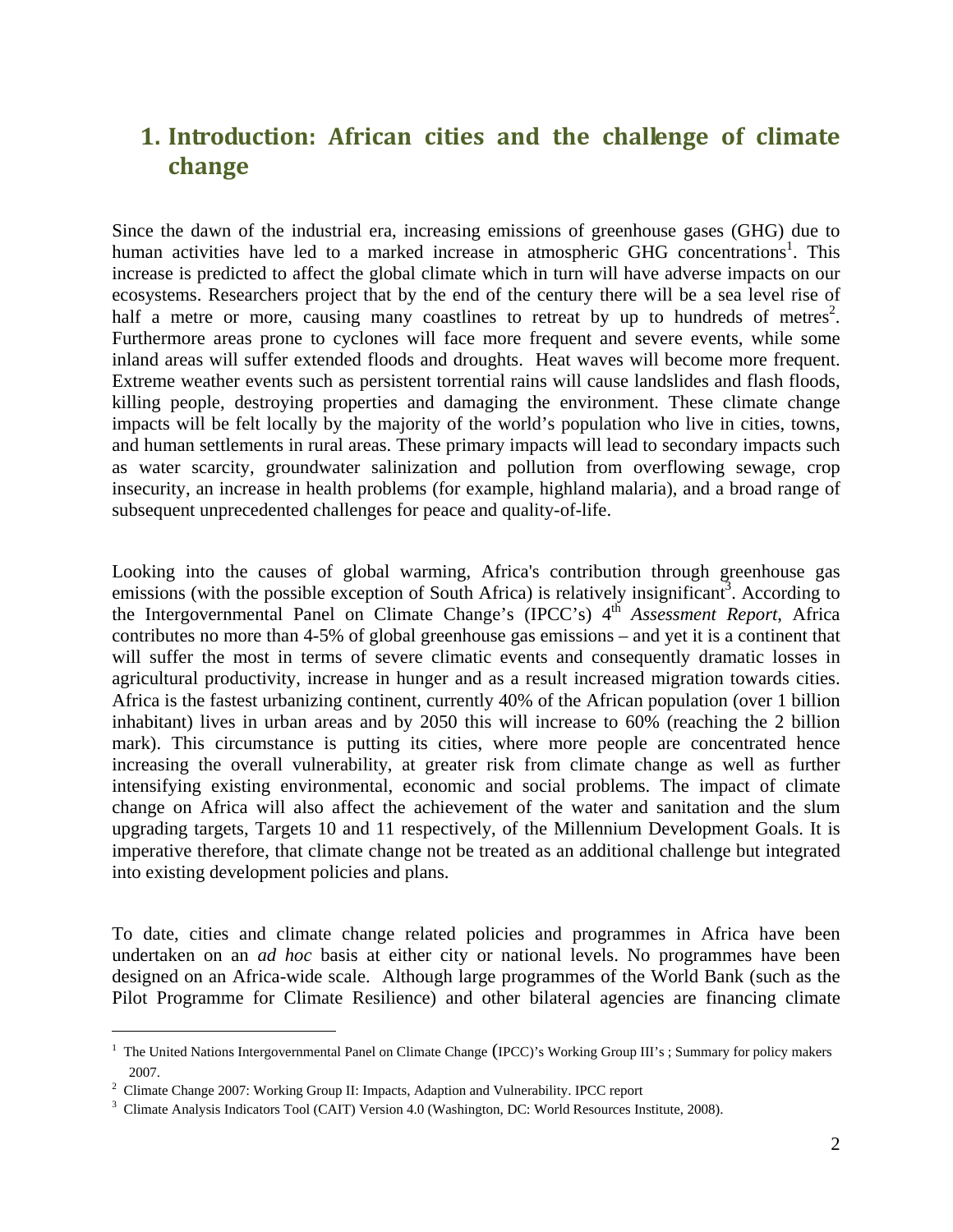change, the focus on urban areas is weak or non-existent and the capacity for institutions to implement these projects is lacking. Moreover most African governments are unable to address climate change for similar reasons, namely: the lack of city policies and action plans, few regulations on urban planning and environment adjusted to address climate change, slow response because of lack of capacity and resources in times of climatic disaster, insufficient information and knowledge on climate change in Africa, and lack of public awareness on climate variability and climate change-induced hazard mitigation. The need for a regional approach is evident and one which would benefit greatly from economies of scale.

While some commonalities are thus apparent, any analysis of vulnerability of African cities to climate change needs to look at how the projected impacts of climate change *vary* across the region and within countries. Climatic change in Africa is not homogeneous with the broader tropical region appearing to be particularly vulnerable to climate change**<sup>4</sup>** : this includes semi-arid tropical and sub-tropical regions i.e. the area between the Sahara desert and north of South Africa<sup>5</sup> as per Figure 1. This is because the climate in these zones will be influenced by the changes in i) the cold ocean current along the southwestern coast and over the Kalahari Desert and ii) by the prevailing north-easterly winds from Asia as a result of rising temperatures in the Atlantic and Indian oceans. This in turn will have different impacts on a sub-regional scale and African countries will be vulnerable to: droughts, flooding, cyclones, sea level rise, availability of freshwater, increased temperatures of oceans and thus loss of marine life, loss of forest quality and more.

There are similarities between cities per geographical region that can be strategically used to address climate impact, these are: i) the location and climatic characteristics of cities (continental/coastal, latitude, altitude, flooding, landslides, desertification) and ii) the similarities in socio and economic activity, some cities are congested, rely on transport for food or a dependent on high-carbon energy consumption as opposed to renewal energy, some are fresh produce market centres. All these similarities between cities make transferability and scaling up of interventions more applicable.

**Taking into consideration the differences and similarities in climate, geography and the social economy, it is proposed that the Strategy be implemented in four (4) geographic subregions; Western Africa, Eastern Africa, Northern Africa and Southern Africa in order to design appropriate climate responsive adaptation and mitigation strategies which can be easily transferred and up-scaled.** 

 4 In Africa there are 3 Regional Climate Centres; ACMAD in Niamey - Niger, ICPAC in Nairobi Kenya and SADC in Harare Zimbabwe.

 $<sup>5</sup>$  Poverty and climate change: assessing impacts in developing countries and the initiatives of the international community By</sup> Claire McGuigan, Rebecca Reynolds and Daniel Wiedmer. The Overseas Development Institute, London School of Economics May 2002.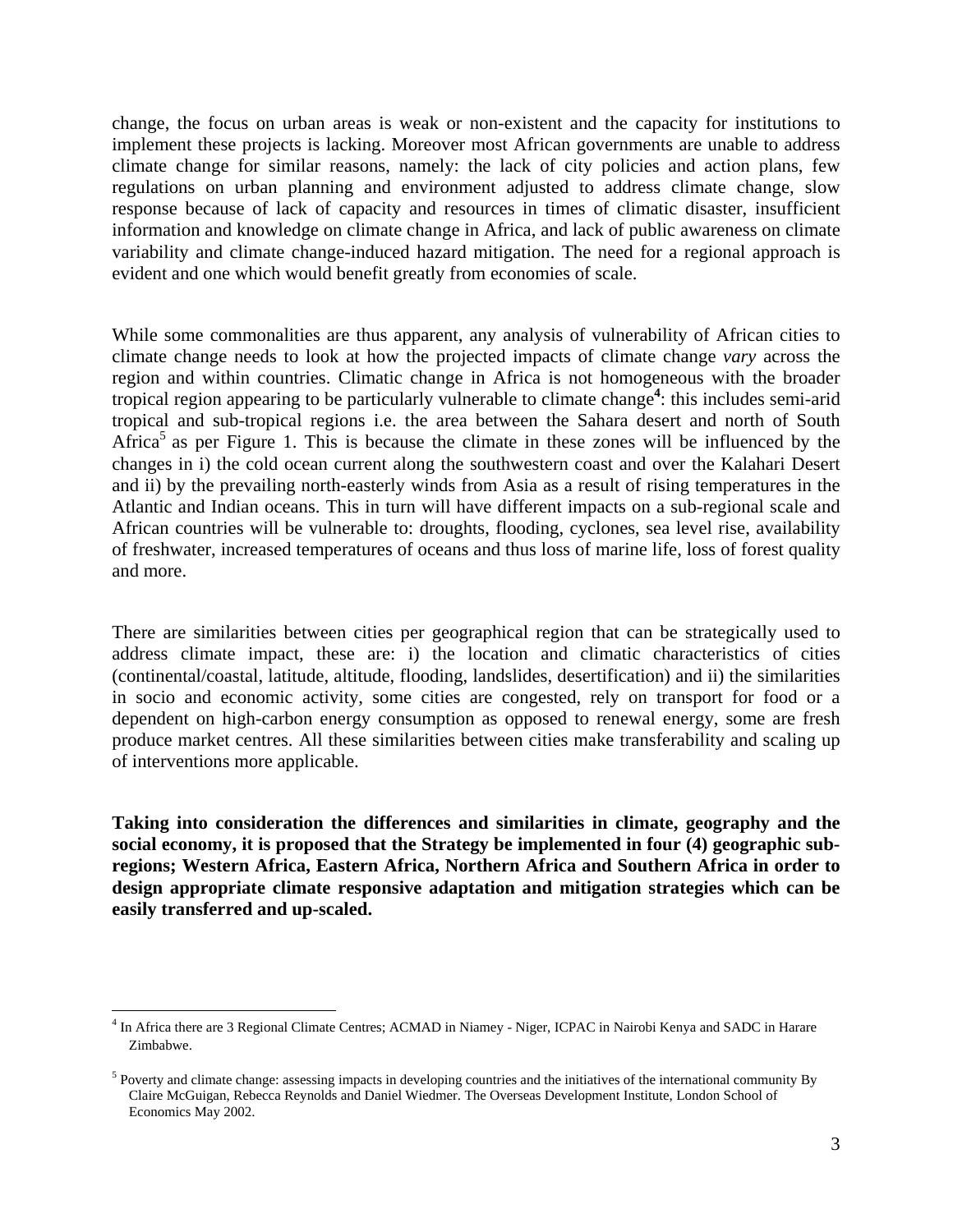

**Figure 1: Climatic map of Africa illustrating the particular characteristics in the region.**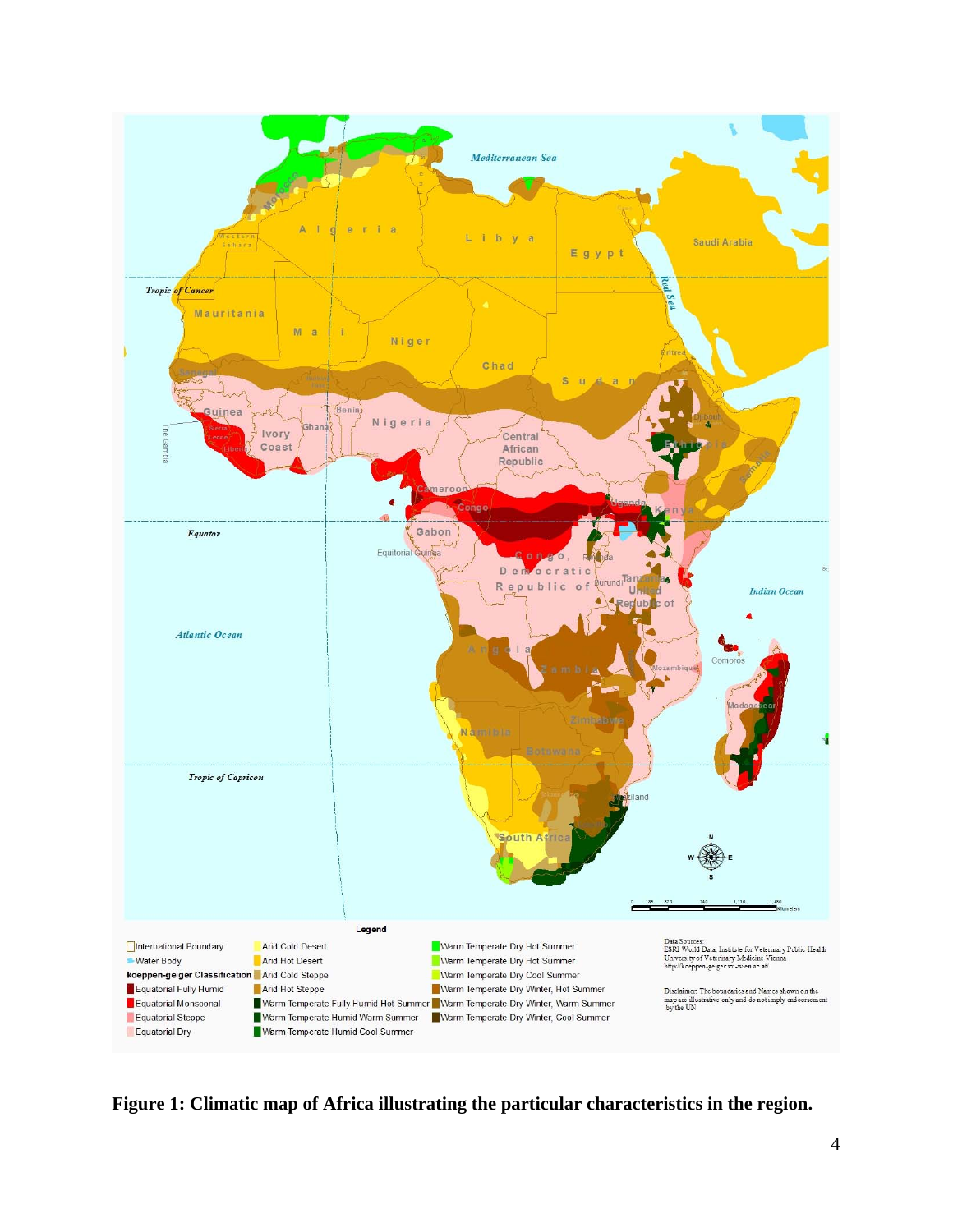## *2.* **UN‐HABITAT and the Cities and Climate Change Initiative (CCCI)**

#### **2.1. A global perspective**

 $\overline{a}$ 

The overarching and long-term goal of UN-HABITAT is sustainable urbanisation in cities that provides citizens with adequate shelter, services, security and employment opportunities while limiting their ecological footprint<sup>6</sup>. Over the last few years, UN-HABITAT has made progress in mainstreaming climate change mitigation and adaptation and has gained considerable experience in addressing climate change as a cross-cutting issue for the implementation of the Habitat Agenda. As a lead agency within the UN System to address cities & climate change, UN-HABITAT has adopted a Climate Change Strategy in 2008 with strategic priorities for action related to cities and climate change including: (a) policy dialogue and advocacy, (b) capacity development and institutional strengthening, (c) promoting innovative implementation partnerships, (d) awareness, education and networking, and (e) corporate mainstreaming and pursuing climate neutrality.

In addition to this cross-cutting work, also since 2008 UN-HABITAT has been implementing its Cities and Climate Change Initiative (CCCI). Initially four pilot cities were selected to assess vulnerability to climate change. Initial assessments carried out in Esmeraldas (Ecuador), Kampala (Uganda), Maputo (Mozambique) and Sorsogon (Philippines) provided important insights on the challenges that the cities have to face regarding to climate change in different contexts. Currently, CCCI is working in over 20 cities in developing countries, including 7 cities in Africa, as well as more than 10 in Asia and 1 in Latin America (see Figure 2).

CCCI has carried out climate change assessments, and has begun to support follow-on action planning in a number of those cities. The applied process model emphasises national-local policy dialogue, capacity building and selected demonstration projects (see Figure 3).

<sup>&</sup>lt;sup>6</sup> The Medium Term Strategic and Institutional Plan (MTSIP) at a Glance, UN-HABITATs Institutional Response to Meeting the Urban Challenge, Norway, 8-9 March 2007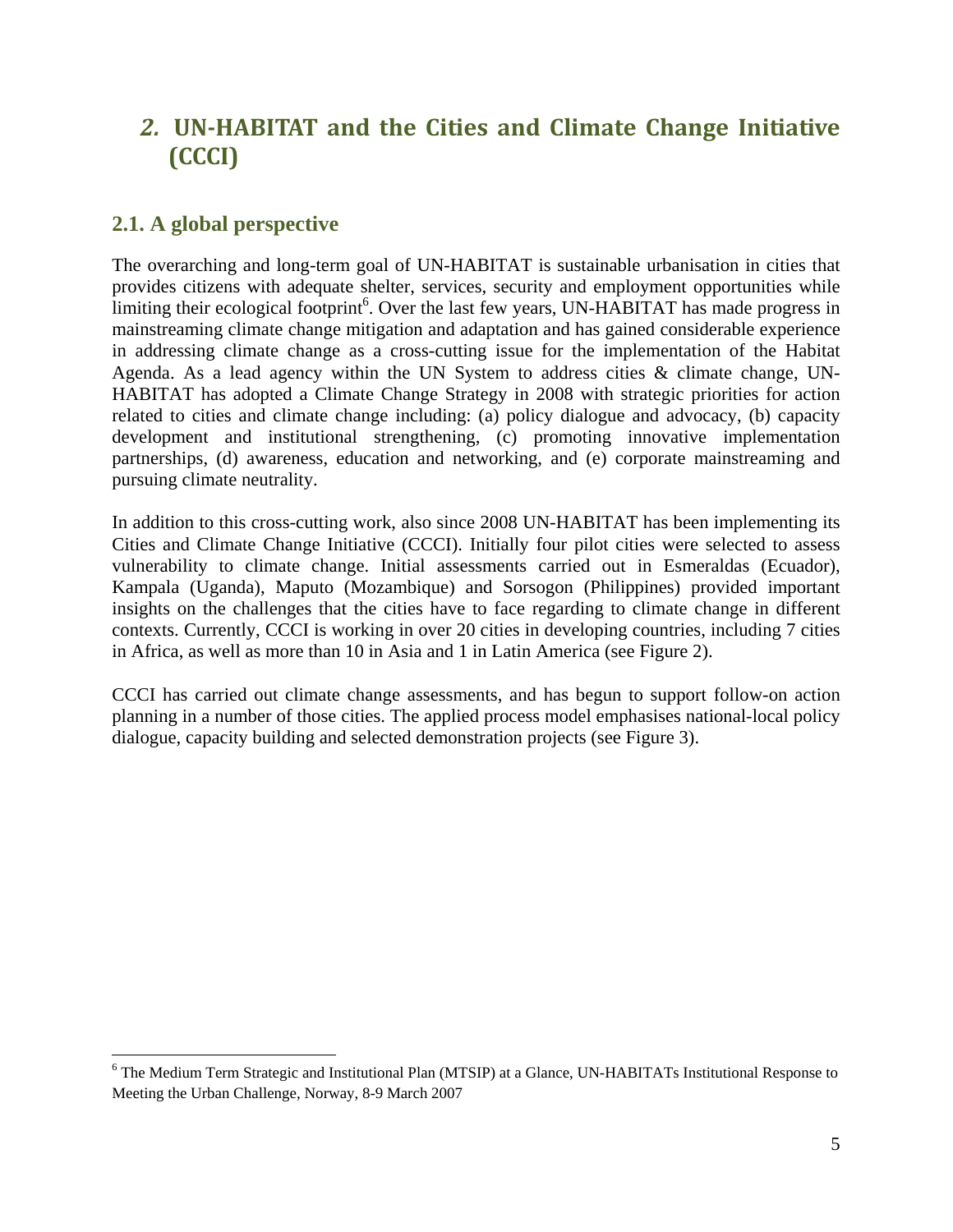

**Figure 2: CCCI Cities in the world** 

CCCI is also developing capacity-building tools that address cities and climate change from the perspective of different groups such as the role of urban planners, local leadership for climate change action, developing local climate action plans and carbon finance for cities. In partnership with World Bank and the United Nations Environment Programme (UNEP), with funding from Cities Alliance, UN-HABITAT is promoting a common standard for methodologies for citylevel inventories of GHG emissions, developing a comparative risk assessment methodology for cities and undertaking other initiatives. UN-HABITAT also hosts events and contributes to the debate on cities and climate change through presentations made in various fora as well as articles in professional publications.

UN-HABITAT's Global Report on Human Settlements 2011 focused on "Cities and Climate Change", this publication has been considered a significant document in highlighting the urban dimension of climate change. The agency is also actively engaged in ICLEI's Resilient Cities Congress, and is providing input to the Human Settlements related chapters of Working Group II on adaptation and Working Group III on mitigation, in the IPCC's forthcoming *5th Assessment Report*.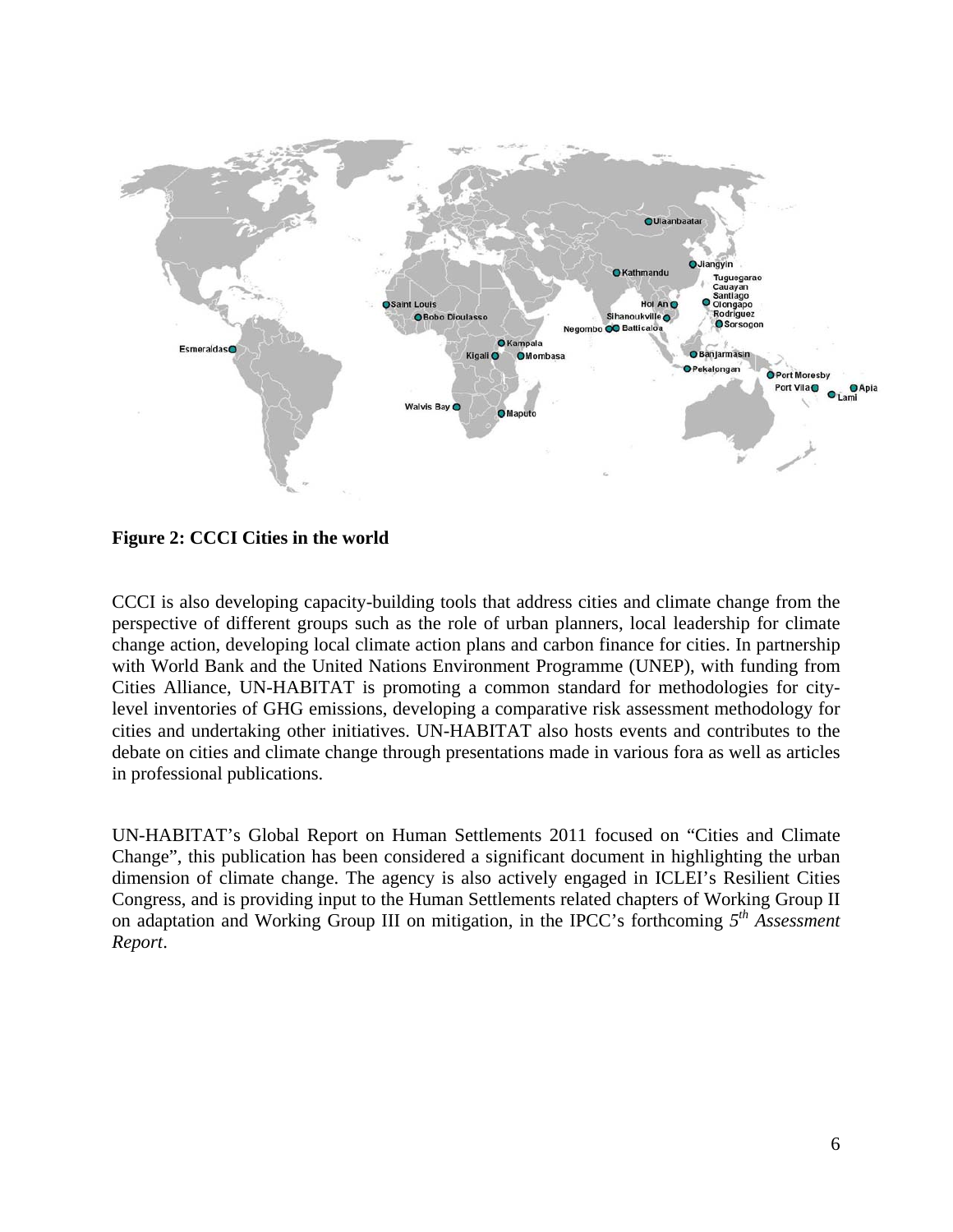

**Figure 3: CCCI process model diagramme** 

#### **2.2. Current CCCI activities in Africa**

The two initial pilot cities of the CCCI in Africa, Kampala in Uganda and Maputo in Mozambique, are benefitting from a *higher* level of investment. Activities are following the Process Model (Figure 3) and several of the stages have been completed (see Annex A). In **Kampala**, as a result of the initial assessment, key stakeholders have been sensitized and an action plan for adaptation and mitigation measures has been developed. The Kampala City Capital Authority (KCCA) is working towards including climate change into its 5 year development agenda and budget. KCCA and the Makerere University, with the financial assistance of UN-HABITAT, are creating a Local Urban Knowledge Arena (LUKA) within the university, which will inform local and national policy through the National Urban Forum on various issues including those related to climate change. A detailed city-wide flood risk mapping exercise will help to further integrate climate change in urban planning by the city of Kampala. In **Maputo**, as a result of an in-depth assessment on climate change adaptation and mitigation and with technical assistance from UN-HABITAT, a Local Climate Change Adaptation and Mitigation plan (LCCAMP) is being developed by the municipality. The municipality, with UN-HABITAT, is currently developing an Environmental Management Information System (EMIS) which will provide further information and systematic monitoring of vulnerable areas. A demonstration project on the conservation of a mangrove site in Costa do Sol neighbourhood has also been launched; results from this exercise should be highly relevant to other coastal cities.

There is a *lower* level of investment in the other five cities (Figure 4) and the activities are very much dependent on the specific needs of the city and the available resources required in implementing the activities. Therefore only some steps of the Process Model are being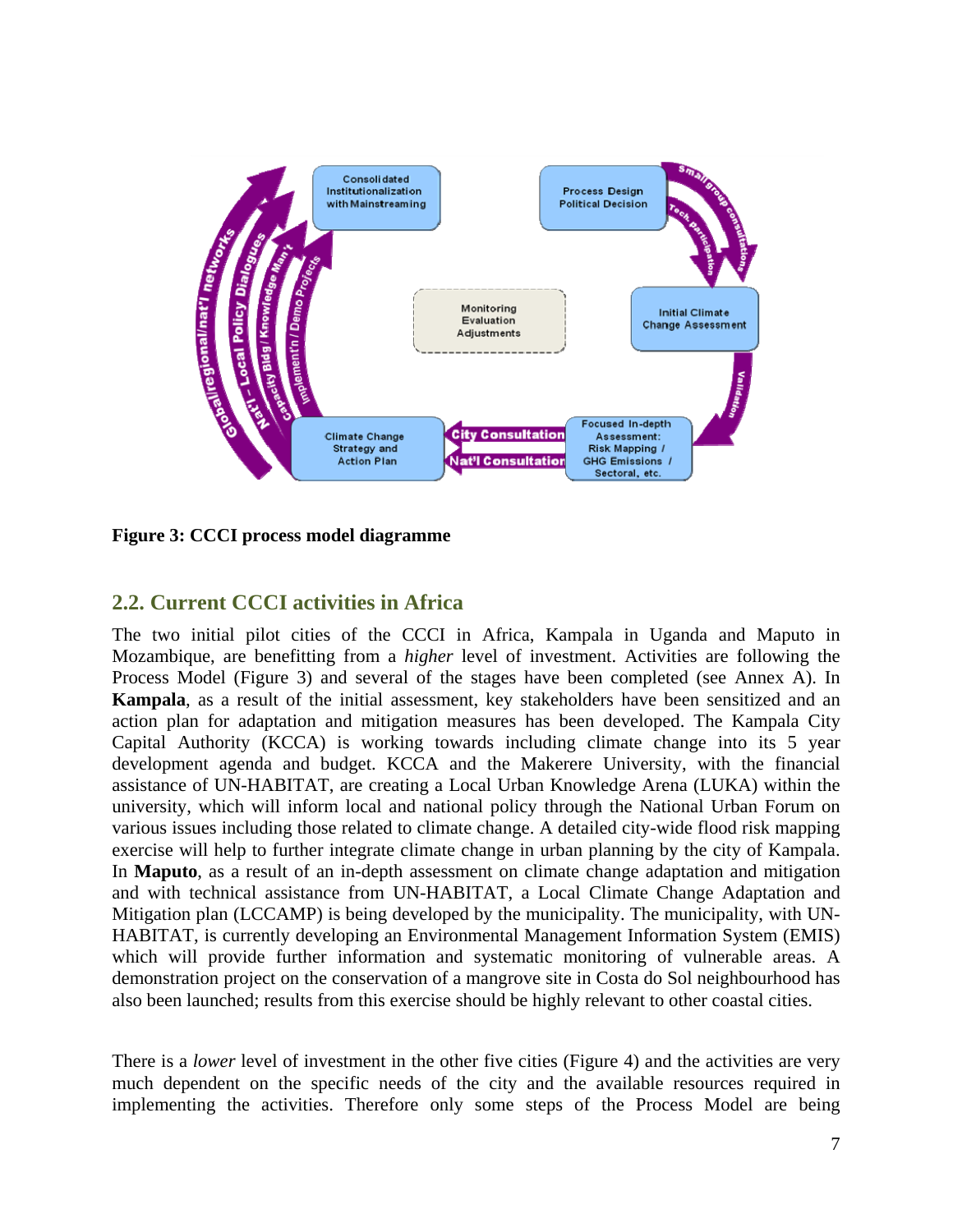undertaken in the cities of **St. Louis, Bobo Dioulasso, Kigali, Walvis Bay and Mombasa (**Annex A). These activities are primarily focusing on vulnerability assessments and targeted capacity building. The strengthening of capacities of local authorities has assisted them to integrate climate change concerns in local and city wide planning and to understand the budgeting for cost-effective policy responses. Targeted capacity will particularly be strengthened in the cities of **Bobo Dioulasso** (climate change awareness of technical staff in municipal council)**, Kigali** (in disaster preparedness and response) and **St. Louis** (water). In the future, capacity building at the technical and policy making levels will remain a priority in terms of developing strategies for climate change adaptation, mitigation and resilience as well as on climate change legislation and advocacy.

Enhanced policy dialogue between local and national governments on addressing climate change can be noted for most of the cities (**Kampala, Maputo, St. Louis, Walvis Bay and Kigali**). In **Kigali** a national local forum was held on climate change to adopt a Declaration on Climate Change by Rwandan Local Governments, to present to the official Government delegation attending the climate change summit at the  $15<sup>th</sup>$  Conference of the Parties (CoP15) in Copenhagen 2010. Furthermore, it was recognized that citizens do not sufficiently understand and acknowledge the potential problems associated with climate change in their city. Therefore, publicity campaigns/ public awareness raising campaigns have been another effort intensively undertaken by UN-HABITAT in 5 of the 7 cities (**Bobo Dioulasso, Mombasa, Maputo, St. Louis, Walvis Bay**). Engagement in local and national networks can be found in 6 of the 7 cities. Particularly local government organizations (such as the Local Governments Association ANNAM in Mozambique and RALGA in Rwanda) are seen as an opportunity to convince other local bodies about the importance of taking climate change into consideration as well as providing forums for local governments to guide the development of national local government policies in regard to climate change.

Other components such as youth and gender have been mainstreamed/considered in climate change-related decisions with support of UN-HABITAT in the cities of **Mombasa**, **Kampala**, **St. Louis** and **Kigali**. A gender mainstreaming checklist has been developed and pilot tested in **Kampala,** this checklist ensures that gender issues at the community are captured in city and country level climate change assessments. Awareness raising amongst youth through workshops have taken place in **Mombasa**, **Kampala**, **St. Louis** and **Kigali** and action plans prepared by youth groups have been developed from which demonstration projects are now being implemented**.**

Additionally, a new area of interest expressed by **Kampala** is urban agriculture as part of the city's climate change adaptation measures; Kampala also has an Urban Agriculture Ordinance. Exploratory climate change activities are being undertaken by UN-HABITAT in **Dar Es Salaam** as a continuation of UN-HABTIAT's Sustainable Cities Programme and **Addis Ababa** as part of the C40 initiative.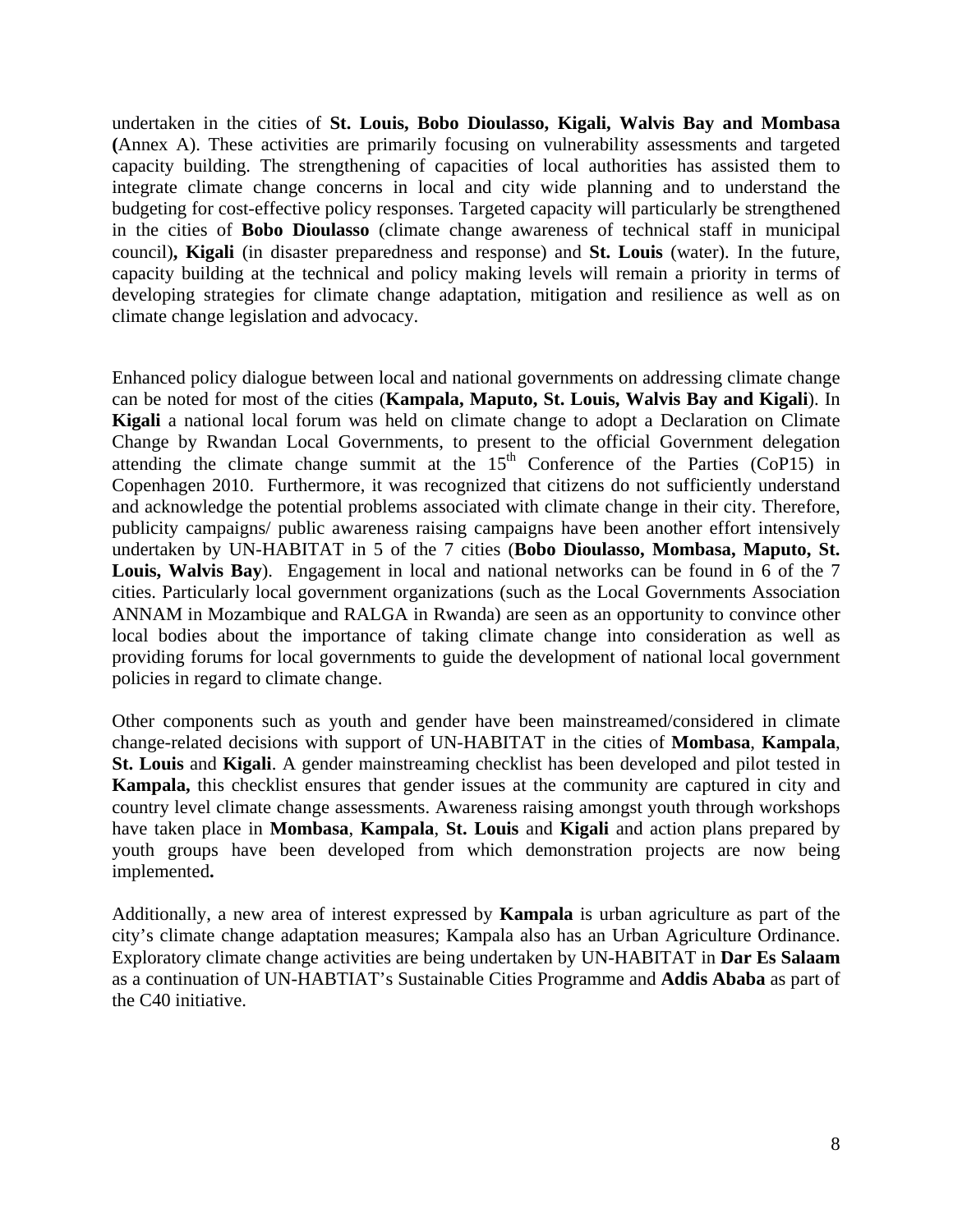#### **2.3 Other relevant activities**

In Africa, UN-HABITAT has been involved in a number of other related activities which directly support the agency's niche involving cities and climate change. These activities (some of which are also shown in Figure 4) are as follow:

**African Ministerial Conference on Housing and Urban Development (AMCHUD):** UN-HABITAT was instrumental in the creation of the African ministerial conference on housing and urban development (AMCHUD) as a significant high level consultative platform to discuss strategies for addressing the challenges of urbanization in Africa. Formed in 2005, AMCHUD has held three highly successful sessions modeled around core and important themes on urbanisation. Climate Change is seen as a continuing and evident challenge for the African continent, and the upcoming sessions of AMCHUD potentially offer a unique high-level platform to seek common solutions and specifics ideas for action towards reducing African cities' vulnerability to climate change. According to the Durban Declaration which established AMCHUD, the AMCHUD will, among other things, '*Serve as a forum to discuss the urban challenge at the continental level and regional level as a basis for national and city level strategies and as a focus for the discussion of the Habitat Agenda and the relevant Millennium Development Goals and Targets'*; and '*Support relief and rehabilitation of shelter and human settlements development in post-conflict and post-disaster situations'*. AMCHUD convenes every two years.

**Strengthening the role and contribution of Local Authorities in regional and Global Climate change debates:** Key stakeholders of CCCI cities have participated in the workshop on "Building the capacity of local authorities for adaptation to climate change and strategies of risk reduction in African Cities" held in Bamako, Mali, in November 2010.

In the last few years UN-HABITAT has partnered with ICLEI (Local Governments for Sustainability) to strengthen the voice of local authorities in Africa in the international negotiations under the United Nations Framework Convention on Climate Change (UNFCCC). Leading up to the  $15<sup>th</sup>$  Conference of Parties (CoP 15), representatives of CCCI cities were actively involved at the Africa Local Government Climate Roadmap Pre-Copenhagen Summit held in July 2009, meant to join efforts **towards a strong global post 2012 climate agreement that addresses the urban and local government dimensions of climate change**. This resulted in an agreed African Local Government Declaration on Climate Change which was utilised at CoP 15 to influence and position delegations during the negotiations. A similar roadmap process is now under way, which should lead to a mobilisation of local government prior to CoP 17, due to be held in Durban, South Africa in December 2011. As part of this process, UN-HABITAT collaborated with ICLEI in the organisation of the Local Climate Solution Conference in February/March 2011, which resulted in the Africa Mayors' Declaration (Annex B).

**Support for Green building in Africa**: CCCI also has supported the green building movement in Africa. In May 2010 builders and professionals from 19 countries in Africa attended a conference to explore green building rating. It consists of a voluntary and incentive-based means for encouraging builders and developers to build so as to reduce GHG emissions and increase the efficiency of resource use. Green building rating also can promote education and transformation in the building sector. Immediately following the conference, participants from three countries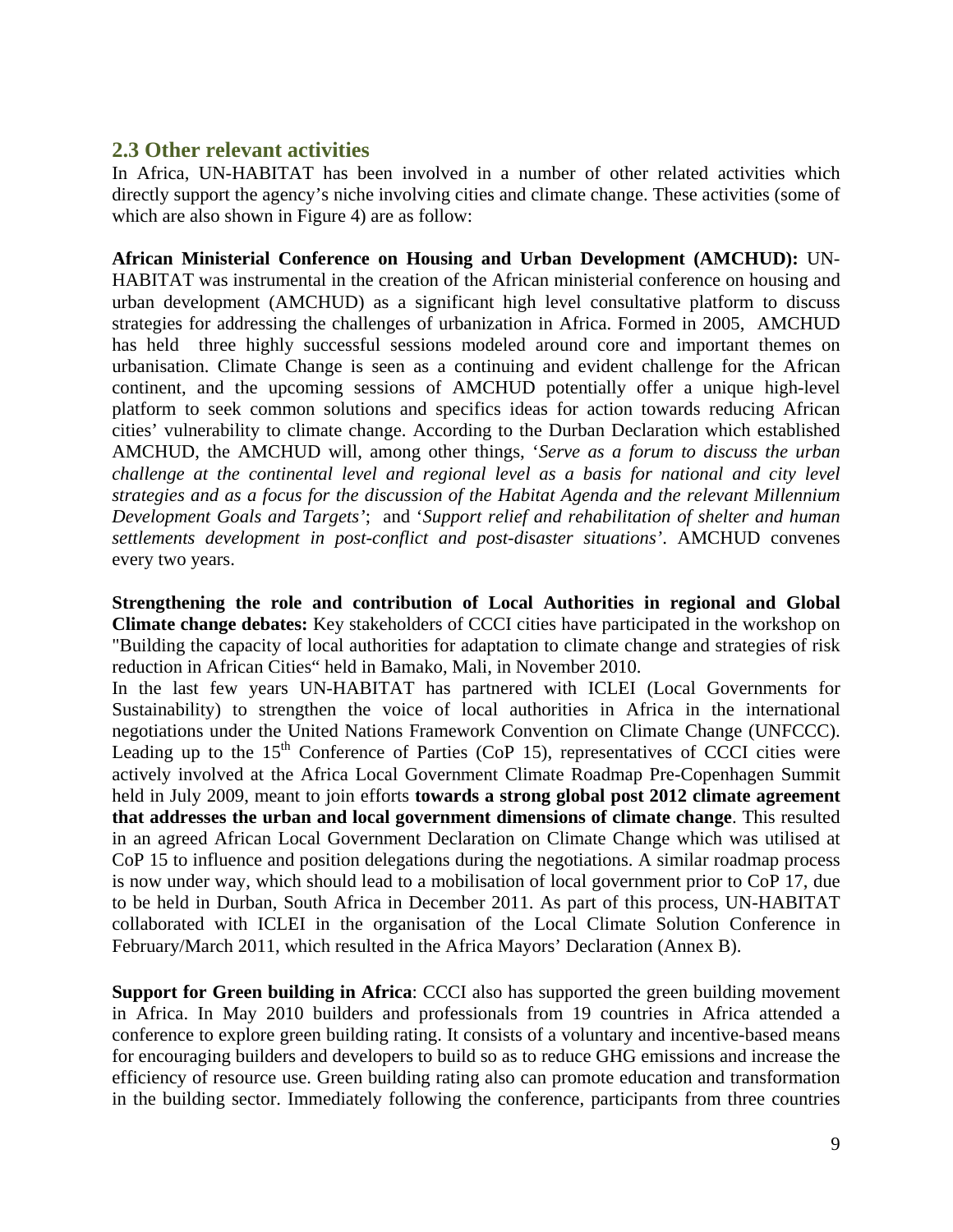(Nigeria, Ghana and Kenya) contacted the World Green Building Council to embark on setting up their own Councils, to use such rating tools and more generally to promote green building practices.

**Southern Africa Disaster Mitigation and Sustainable Recovery Centre:** Representatives of the disaster management departments of several countries (Union of Comoros, Madagascar, Malawi and Mozambique) expressed their willingness to establish a Sub-Regional Centre for Disaster Mitigation and Sustainable Recovery (DIMSUR). The goal of this project is to carry out ground work activities and lay the foundations of a sub-regional facility for disaster risk management. Once established, this facility will institutionalise technical and substantive support to national Governments and partners in the sub-region in order to deliver more adequate and sustainable Disaster Risk Reduction activities at the level of vulnerable communities. UN-HABITAT is the principal facilitator in the initial phase, in partnership with United Nations International Strategy for Disaster Reduction (UNISDR).

UN-HABITAT is currently conducting studies on "**Climate Change Vulnerability and Infrastructure Investment Assessment and Analysis for Small Water Utilities**" in Kisii (Kenya), Masaka (Uganda) and Bukoba (Tanzania). The aim is to identify the possible impacts of climate change on the small-scale water utilities in these three cities, and to define what is required to climate-proof essential infrastructure.

A joint UN-HABITAT/UNEP Global Environment Facility (GEF) **project on Sustainable Transport** is being implemented in Addis Ababa, Nairobi and Kampala. Demonstration transport corridors for Bus Rapid Transport Systems shall be developed in each of the cities. The long-term vision of the project is to strengthen the role of public transport and non-motorised transport based on strategies that these cities will develop with UN-HABITAT support. Another UN-HABITAT/UNEP GEF project focusing on **Promoting Energy Efficiency in Buildings** in East Africa, aims to mainstream energy efficiency measures into housing policies, building codes, municipal bylaws and building practices in East Africa and to achieve considerable avoidance of GHG emissions as a result of improved buildings and building practices. The project is focusing geographically on Kenya, Uganda, Tanzania, Rwanda and Burundi.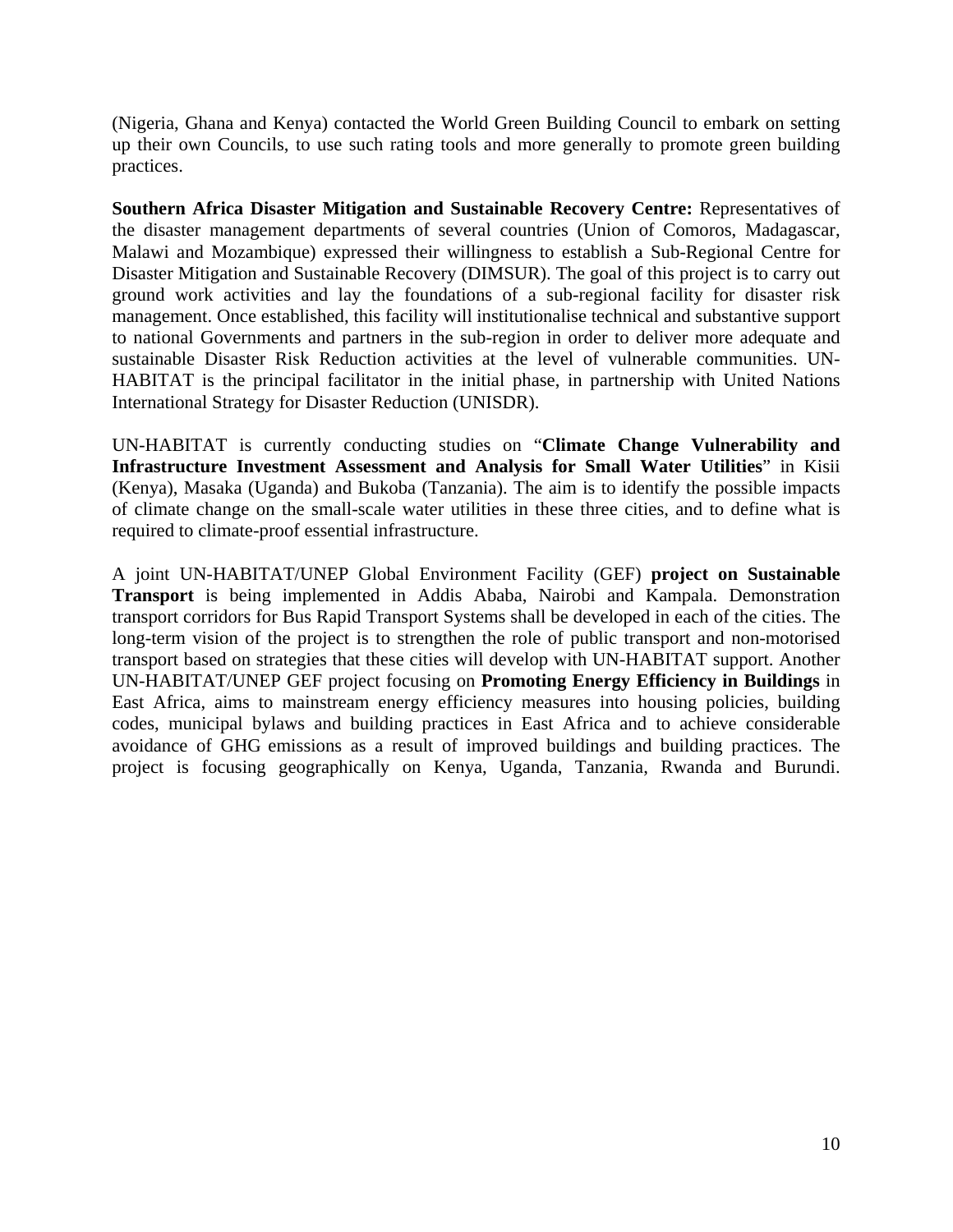

**Figure 4: Map of Africa indicating relevant UN-Habitat activities on climate change**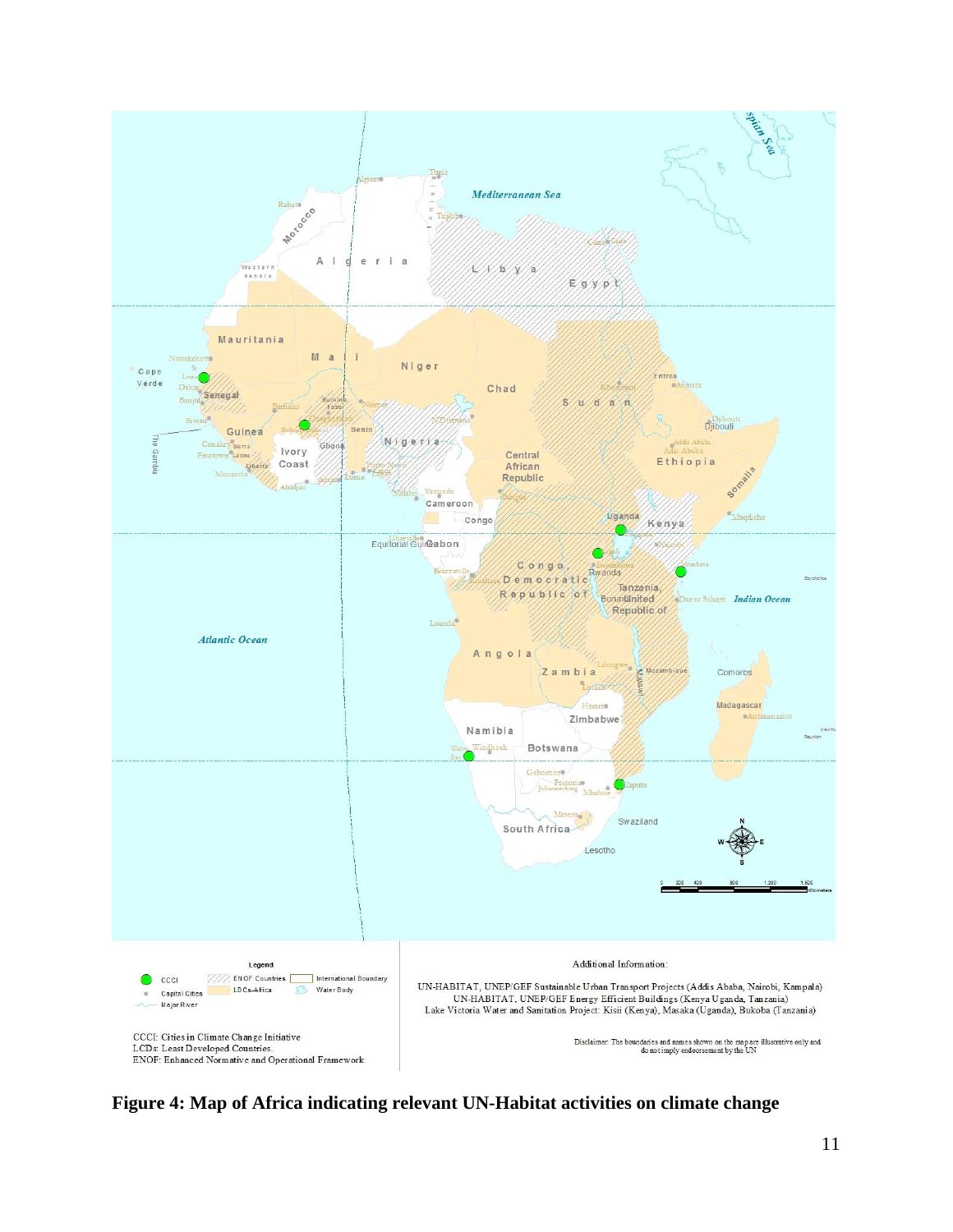# **3. CCCI Strategy for Africa (2012 – 2021)**

#### **3.1 Defining the objectives and results**

**The overall objective of the strategy is to support African cities to integrate climate change adaptation and mitigation measures into their urban development agendas, with a specific focus on the poor.** 

Specifically, the strategy aims at supporting towns and cities in Africa of population size varying between 50,000 to 5 million. As explained in section 1 a sub-regional implementation mode will be followed which will include a focus on disaster risk reduction in poor urban areas, as it is anticipated that Africa will be prone to the most severe climatic events in the future and that the poor will be most vulnerable.

The strategy will draw on UN-HABITATs comparative advantage and niche in climate change, namely: integrating climate change into urban planning and management, focusing on the urban poverty aspects of climate change, supporting national–local policy dialogues, and channelling lessons learnt into global policy reform on cities and climate change. With this solid base, it is expected that the roll-out strategy for Africa will contribute to the following results:

- 1) **Strengthened local capacity** at the municipal and district levels to put in place strategic tools and action plans for climate change adaptation and mitigation.
- 2) **Improved urban governance frameworks** by strengthening national and local linkages and increasing awareness of climate change issues at all levels.
- 3) **Climate change mitigation and adaptation provisions mainstreamed** in urban plans with special attention to reducing the vulnerability of the poor.
- 4) **Increased financial resources** allocated to climate related initiatives targeting urban areas.
- 5) Appropriate climate change policies, plans and solutions **implemented** in urban areas and good practices **shared and disseminated** at national and regional levels.

The Strategy will be implemented by local and national governments, NGOs/CBOs, communities, academia and private sector, with UN-HABITAT support. Furthermore the involvement of a wide range of Habitat Agenda Partners will allow expanding and deepening the achievements in addressing climate change to more cities in Africa.

The Strategy will be coordinated among different departments and regional offices in UN-HABITAT Headquarters, drawing on technical expertise from urban and environmental planning, training and capacity building, transport, energy and disaster management.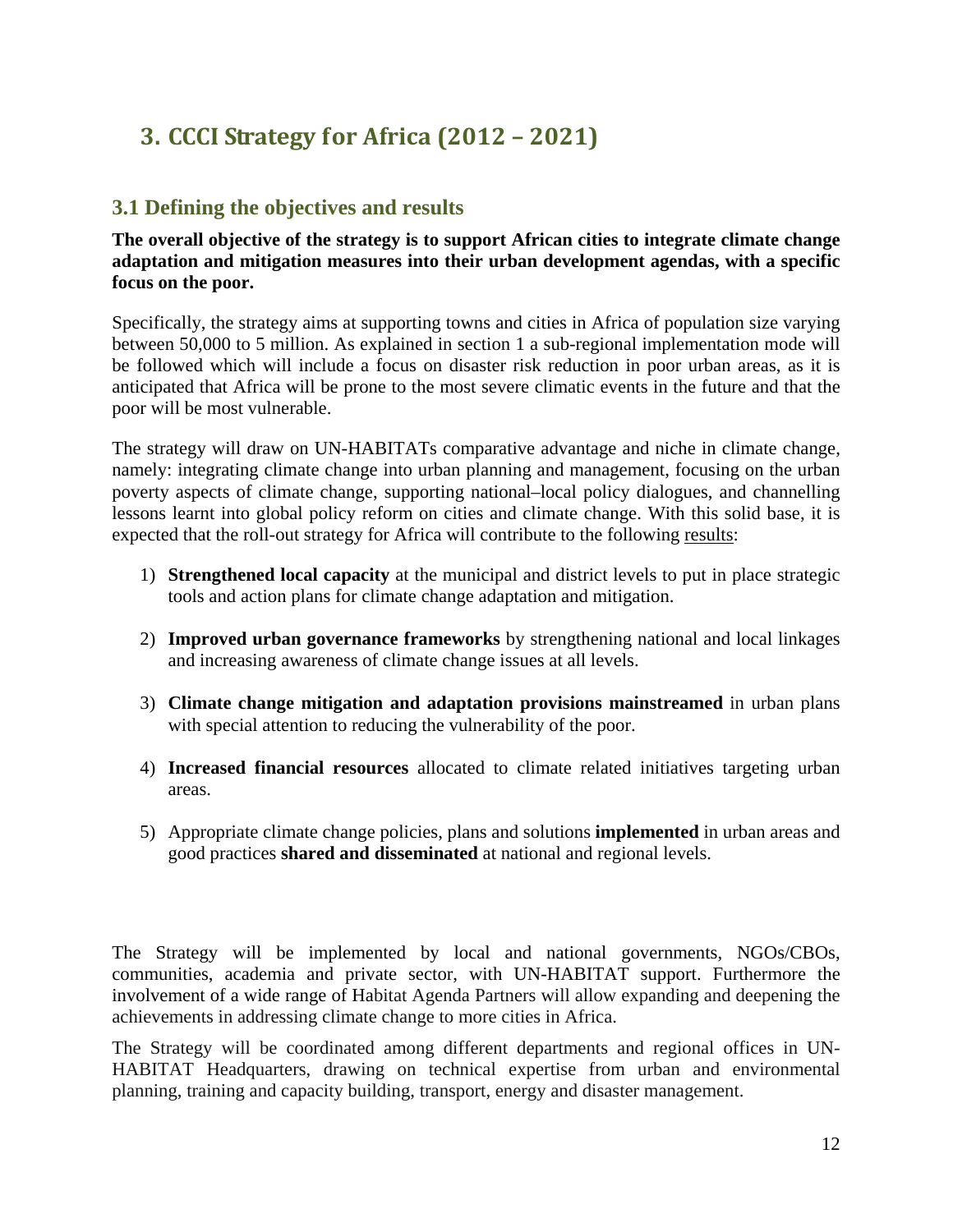#### **3.2 Main lines of intervention**

The Strategy will be implemented in phases over 10 years (2012-2021) and will target to reach *at least 36 cities distributed in 12 countries, with at least 2 countries in each of the 4 following subregions: Northern Africa, Southern Africa, Eastern Africa and Western Africa.* In each country typically a small, medium and large size city will be selected, in order to get a representative overview of the climate change challenges facing cities at country level, and to facilitate informed national-local policy dialogue. Priority will be given to sub-regions which are currently underrepresented in the CCCI.

*Modalities of implementation:* This Strategy acknowledges the fact that international, national and local climate change frameworks are changing consistently and new concepts in sustainable urbanization are also being introduced such as, the green economy and new approaches to urban planning and management. Therefore it will facilitate these new areas and frameworks by encouraging demand driven, city-led programmes, while providing for robust information exchanges between participating cities and the broader CCCI network. The CCCI process model presented in Figure 3 will serve a general methodological reference when implementing activities.

Some of the planned activities in the five results areas are as follows:

Result 1: Strengthened local capacity at the municipal and district levels to put in place strategic tools and action plans for climate change adaptation and mitigation.

- Support the strengthening of local authorities as a key public institution for ensuring local climate change resilience, by assessing the institutional and organisational gaps and developing the needed institutional structure and capacity to respond to the identified needs and climate change challenges at the municipal and district levels.
- Disseminate existing CCCI and other tools developed by UN-HABITAT at the local level (such as: "planning for climate change", "developing local climate change action plans", "making carbon markets work for your city", "methods for undertaking a vulnerability assessment", and "developing city-wide greenhouse gas emission index", among others), and develop new tools adapted to the local context as required; in particular, these tools should be applied by the local authorities to develop action plans and strategies addressing climate change at city/district level.
- Channel capacity building efforts through national and regional training institutions to anchor capacity and knowledge on climate change both locally and regionally and to facilitate scaling-up of the CCCI to reach new cities and towns; this will be done through a Training of Trainers modality using partnerships between international, regional and/or national institutions; this approach, in particular, should allow integrating climate change issues into existing curricula of urban and environmental planning in universities.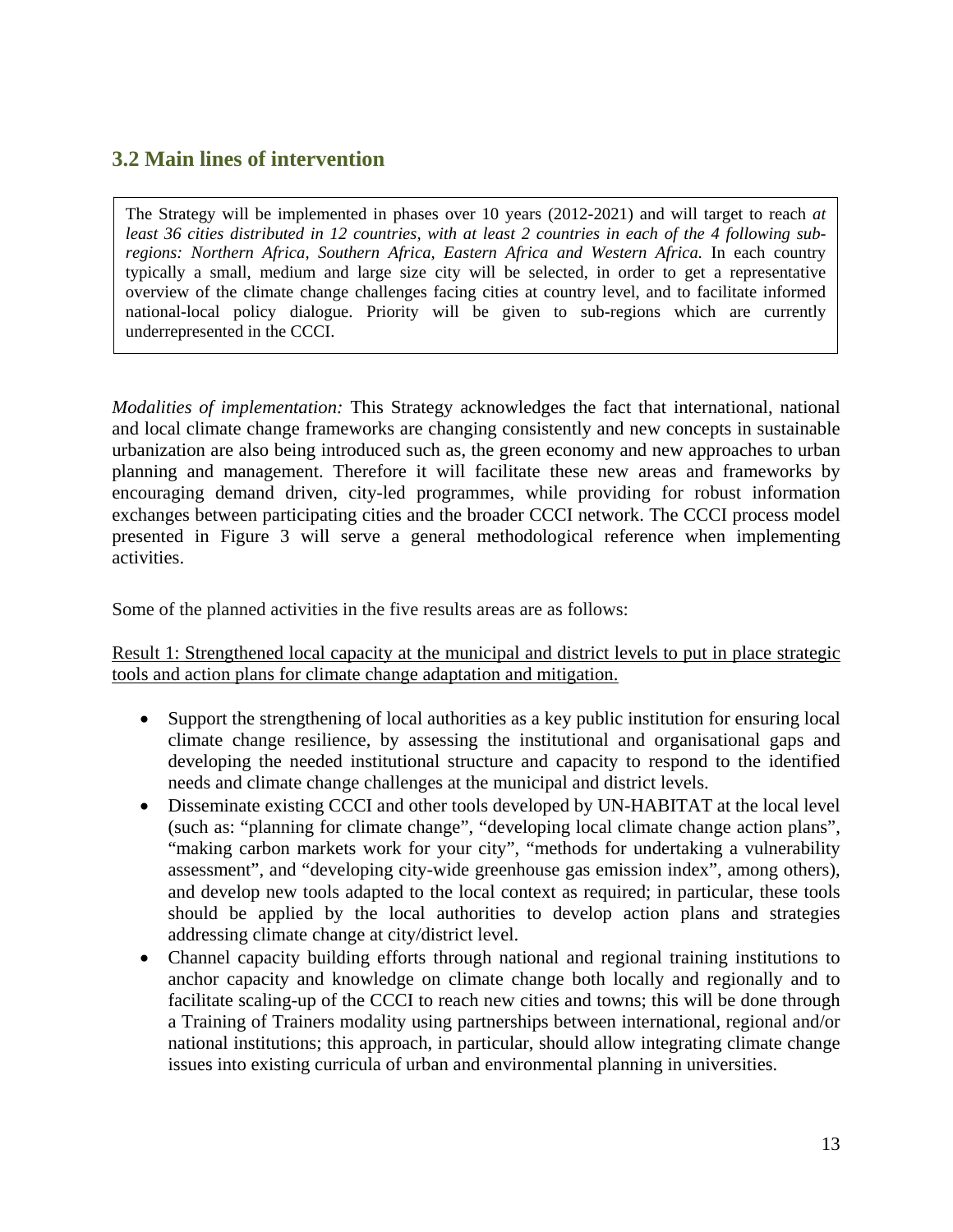Result 2: Improved urban governance frameworks by strengthening national and local linkages and increasing awareness of climate change issues at all levels.

- Carry out specific climate change (CC) assessments in small, medium and large-sized cities in each CCCI country, and derive national CC urban profiles
- Based on the national profiles and on-going CCCI activities, support the development and/or operationalisation of-related urban policies, laws, regulations and bylaws, taking stock of the positive experiences developed in Sri Lanka and in the Philippines under CCCI.
- Disseminate the recommendations included in assessments and studies undertaken to sensitise and mobilise communities, local authorities, relevant line ministries and other key stakeholders to take action on climate related issues with focus on urban matters; develop ad-hoc tools and materials to be disseminated through awareness campaigns.
- Advocate for mainstreaming climate change issues into urban development and promote more policy dialogue, especially local-national and local-to-local dialogues by organising national, sub-regional and regional workshops, as well as exchange of experiences; the use of the National Urban Forum for promoting these dialogues, as it was done in Uganda, should be repeated in other countries.
- Establish regional and sub-regional groups to ensure follow-up of international commitments (e.g. Mayors Declaration in Durban and Mayors Declaration to the Nairobi Action Plan).

Result 3: Climate change mitigation and adaptation provisions mainstreamed in urban plans with special attention to reducing the vulnerability of the poor

- Carry out vulnerability assessments too better inform urban and environmental planning, and identify needed mitigation and adaptation measures to be carried out; during the assessments, use the gender mainstreaming checklist and, when appropriate, carry out indepth sectoral (energy, water, food etc...) and climatic (flooding, landslides, drought etc..) risk assessments; develop city-wide greenhouse gas indexes for cities and work with local authorities to set GHG emission reduction targets; disaggregate data into youth and gender related indicators.
- Support units within local authorities to build capacity and know-how on climate change and where possible to integrate climate change into existing urban and environmental plans; establish/reinforce responsible units to deal with climate change and disaster risk reduction at the city level.
- Integrate climatic change adaptation elements in slum upgrading and urban development interventions by adopting appropriate architectural solutions and installing climate proofing infrastructure; include proper land use strategies in urban planning to reduce the impacts of climate change; mainstream participatory planning approach; work with local communities, targeting the urban poor, to implement climate change adaptation projects (e.g. urban agriculture for food security and income generation; disaster-resistant construction works, etc.) and mitigation projects (e.g. low-cost energy efficient cooking stoves, biogas latrines and non-motorized transport).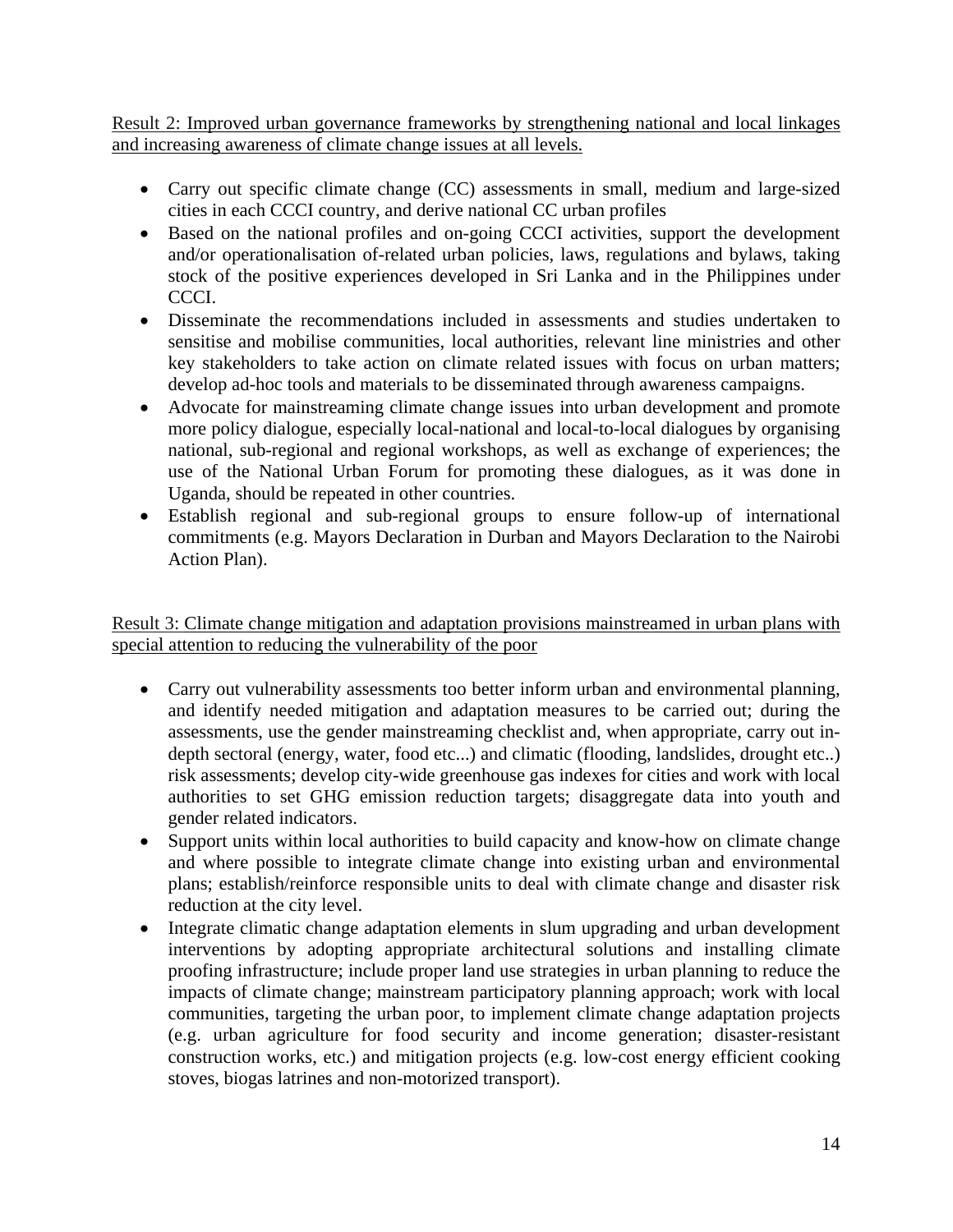Results 4: Increased financial resources allocated to climate related initiatives targeting urban areas. (see also Section 5).

- Build national and local capacity to access climate change adaptation and mitigation funding for urban areas; this will imply the development of city investment plans including adaptation/mitigation measures and revising the National Adaptation Plans of Action (NAPA's) and National Mitigation Plans of Action (NAMA's).
- Work with city and national authorities to identify and develop projects on climate change urban adaptation and mitigation.
- Ensure that climate change issues in urban areas are reflected in the United Nations Development Assistance Framework (UNDAF), which can permit funding from bi/multilateral development agencies at country level.
- Work with city and national authorities to mobilise counterpart funding and leverage additional resources in projects that will act to increase community resilience, or decrease GHG emissions.

Result 5: Appropriate climate change policies, plans and solutions implemented in urban areas and good practices shared and disseminated at national and regional levels.

- Implement demonstration climate change urban adaptation and mitigation projects, such as: urban agriculture, disaster-resistant construction, climate proofing infrastructure, among others; stimulate, in particular, the development of city green building rating standards.
- Promote strategic partnerships between cities and exchange of experiences on CCCI, even between different regions (Africa, Asia and Latin America). Also work with academic and research institutions to publish articles on data and findings related to cities and climate change.
- Re-evaluate the CCCI process model and disseminate the lessons learnt to partner cities in Asia and Latin America.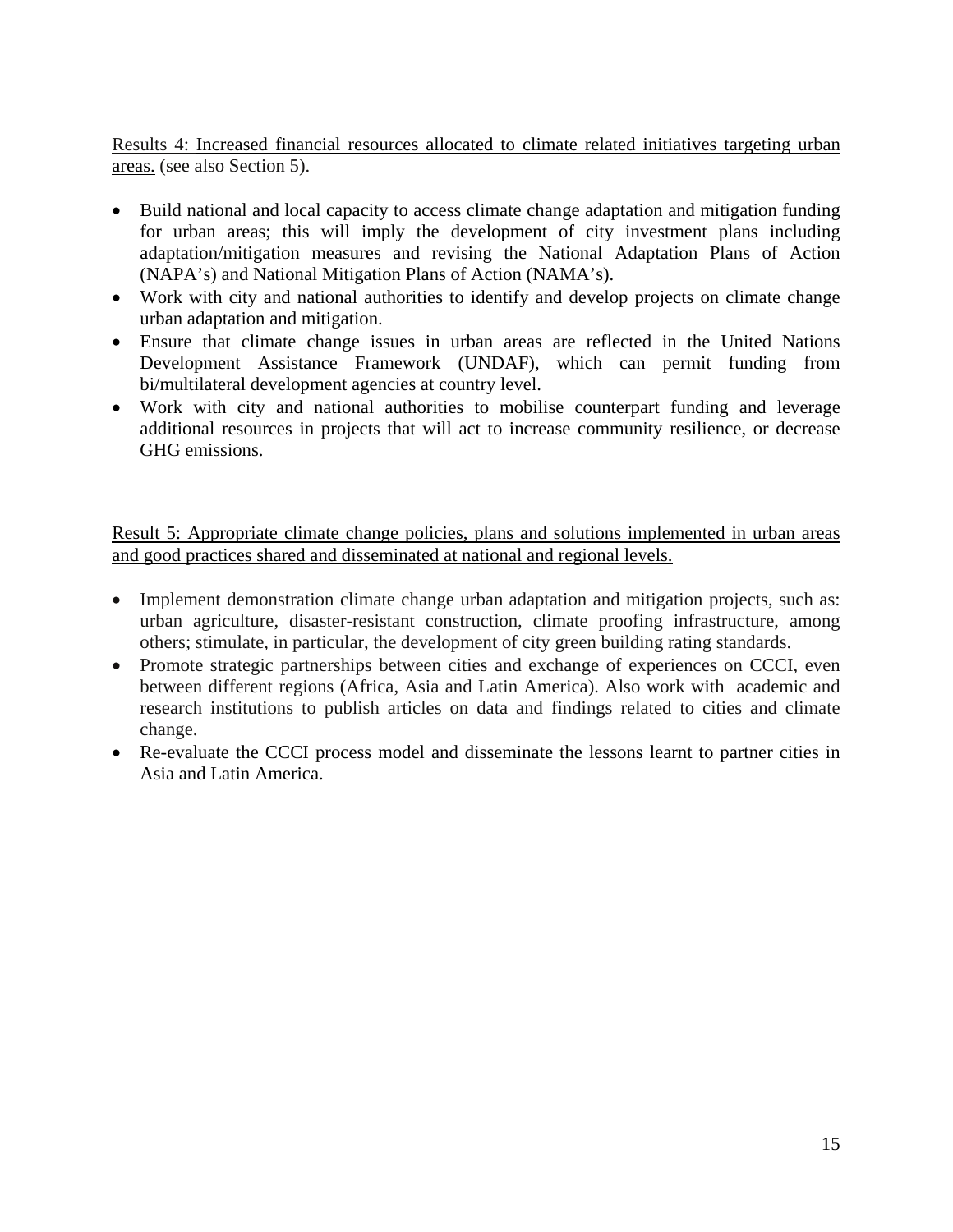#### **3.3 Potential countries for CCCI expansion and roll-out**

In response to the current demand, the CCCI will expand its activities to two additional cities in the seven countries in Africa where it is being implemented today, namely: *Uganda, Mozambique, Kenya, Rwanda, Namibia, Burkina Faso and Senegal*. The aim is to work on one small, one medium and one large city in each country which will be reached by this initiative. This will allow achieving a more robust national-local policy dialogue, as a multi-city programme will have more impact and will be more representative of the urban reality at country level. In fact, this approach ensures that the problems faced by different types of cities are covered in terms of policy formulation, financing and implementation of actions, enabling the replication of the lessons learnt at the national scale.

Additionally, this strategy recommends to expand the CCCI activities in *new* countries of the 4 geographical sub-regions (Western Africa, Eastern Africa, Northern Africa and Southern Africa) where the initiative is currently underrepresented. Candidate countries for new expansion will reflect certain factors/criteria such as the following:

- Countries highly vulnerable to the impacts of climate change.
- Countries belonging to a geographical sub-region which is currently under-represented in the CCCI.
- Countries hosting relevant UN-HABITAT programmes dealing with climate change.
- Countries considered as UN-HABITAT priority under the Enhanced Normative and Operative Framework (ENOF); a framework which bridges UN-HABITAT's normative and operational work. (see Figure 4).
- Least Developed Countries and Small Island Developing States (SIDS)

#### **3.4 Strategic partnerships**

Strategic partnerships will be sought with some United Nations agencies, among others:

- United Nations Environment Programme (UNEP), on activities related to adaptation of urban ecosystems, greenhouse gas emissions indexes for cities and the green economy;
- Food and Agricultural Organisation (FAO) on urban agriculture;
- United Nations International Strategy for Disaster Reduction (UNISDR) on adaptation and risk management for urban areas, in particular through the Resilient Cities campaign; and
- The World Bank on urban risk assessment and carbon financing.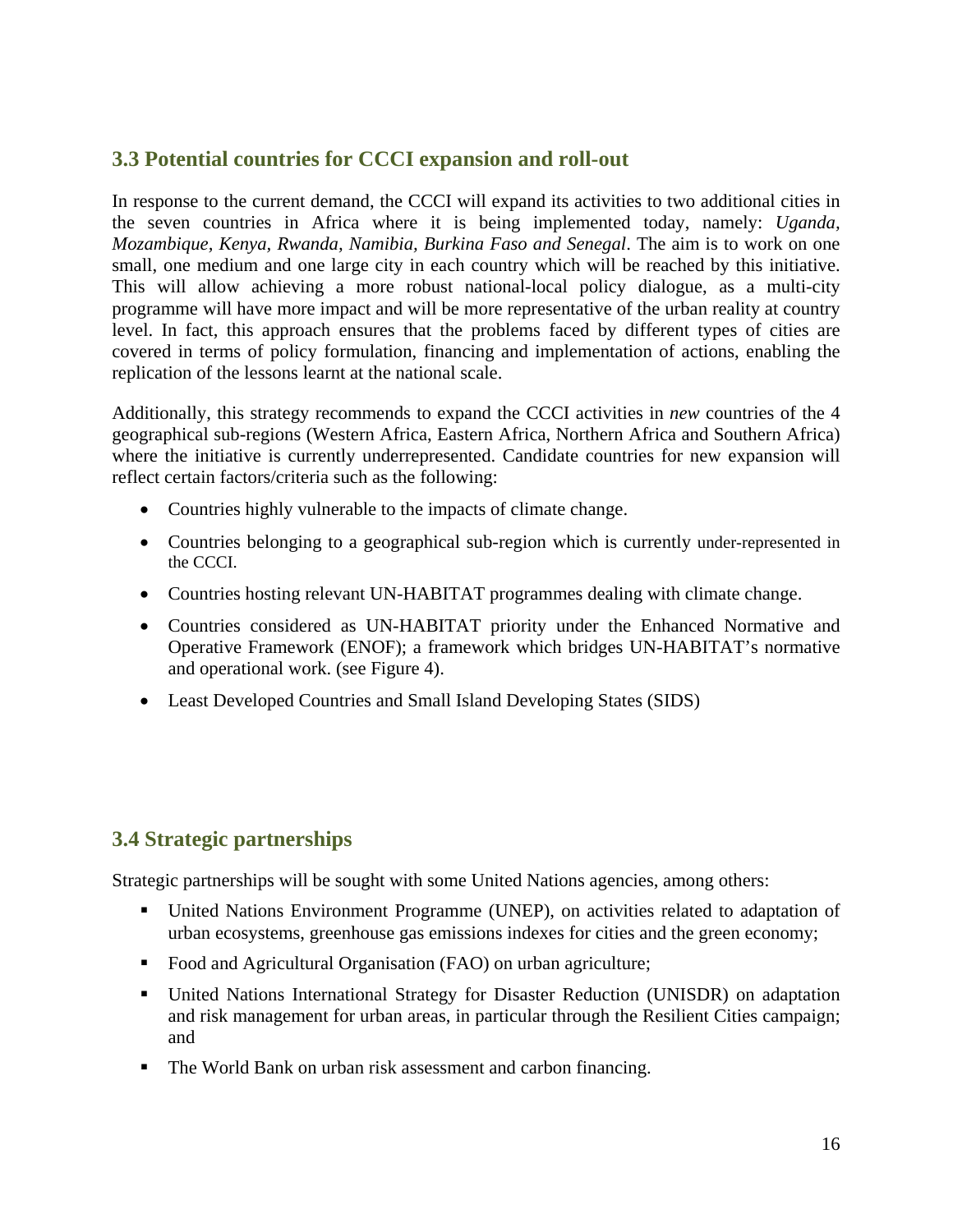Some of these partnerships have already been established and need to be strengthened, such as:

- The UN-HABITAT/World Bank/UNEP joint project on Greenhouse Gas Emission Standards for Cities, which needs to be pilot tested through the city network;
- The partnership with ICLEI in several countries focusing on adaptation issues and awareness raising and targeting local governments;
- The partnership with UNISDR for establishing the DIMSUR facility in Southern Africa;

New partnerships will be sought with organisations that can work in more than one country, e.g., by sub-region. An example is with the universities collaborating under the European Commission funded project Climate Change and Urban Vulnerability in Africa (CLUVA).

#### **3.5 Monitoring and Results-Based Management**

At present (June 2011) CCCI is undertaking a number of steps to strengthen its results-based management and reporting. Measures include:

- An improved **monitoring system** that includes: (i) organized database of documentary evidence that supports logframe performance indicators, (ii) detailed table of indicators that summarizes the database, (iii) disaggregated summary table that provides for better reporting on and management for results, (iv) assignment of a dedicated and continuous monitoring role to a team member, and (v) a mini-guide on performance monitoring.
- $\checkmark$  Strengthened synthetic **interpretation of indicator results**, with implications for next steps.
- Improved **capture of lessons** on CCCI implementation via our inter-divisional Technical Support Team, with periodic notes that summarize lessons.
- $\checkmark$  Strengthened internal **work planning**, with greater emphasis on planning for outcomes and impacts, addressing lags in performance and reassigning resources to the most promising activities.
- Launch of a periodic (four times yearly) **CCCI Newsletter** in electronic and hardcopy.
- Relaunch of an improved CCCI **webpage** (see *www.unhabitat.org/ccci*).
- $\checkmark$  The presence of CCCI on the newly-launched **Urban Gateway** knowledge platform is expected soon.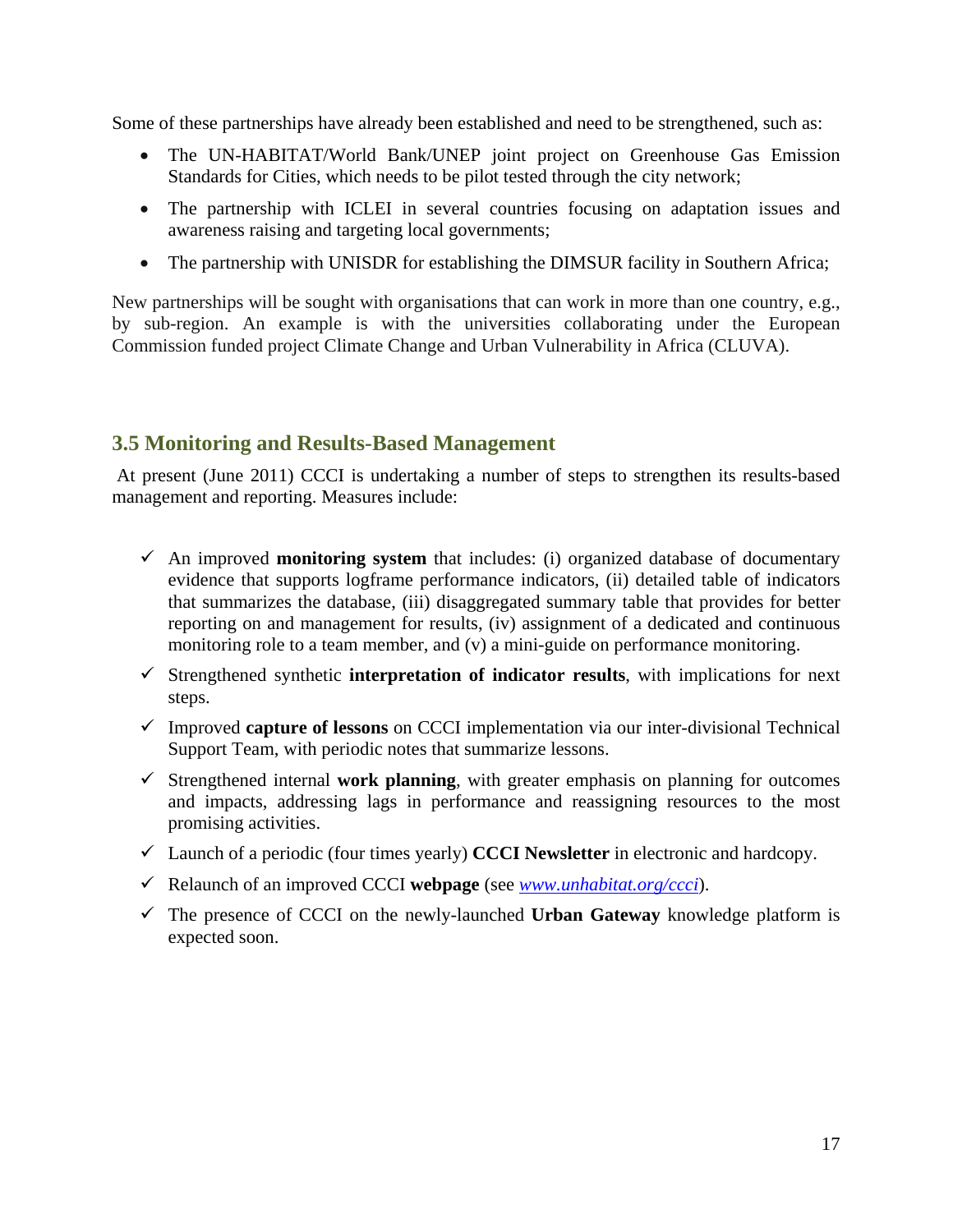## **4. Towards a Resource Mobilisation Strategy**

Countries have pledged significant levels of resources to support climate change related activities. For 2010-2012 alone, at the CoP15 to the UN Framework Convention on Climate Change (UNFCCC) in 2009, countries pledged nearly US\$ 30 billion for climate change-related activities. A stock-taking exercise in late 2010 showed that countries had followed through on those commitments to the extent of requesting or committing US\$ 6.8 billion for 2010 and 2011 (with  $2012$  pending)<sup>7</sup>. Countries are distributing those resources through various channels, including via specialised multilateral facilities as well as bilaterally. Some of the pledged resources are available to support urban activities. Furthermore, bearing in mind the process model shown in Figure 3, resources are available for either *core*, *project* or *specialised* activities, a distinction that is reflected in the resource mobilisation strategy as follows:

#### **4.1 Core Funding**

One lesson which has been learned from CCCI's regional strategy in Asia is that, for Africa, it will be important to build the roll-out strategy on a solid base of *core resources*. Therefore UN-HABITAT will seek to identify 1-2 core funding sources upon which to base further resource mobilisation. These core resources will support certain parts of the CCCI process model (Figure 3), as follows:

- $\checkmark$  to fund initial city-level assessment work that engages a broad range of stakeholders in the topic and builds support for an overall strategy; and
- $\checkmark$  to help address governance issues, capacity-building, local level bylaw and national-local policy dialogue activities that emerge from initial assessments and strategy development.

Here, in addition to discussions with the Government of Norway, the original core CCCI donor, discussions will be held with other multilateral and bilateral agencies, as well as with private non profit foundations that prioritise the topic of climate change but that do not have an exclusive focus on project investments. One potential multilateral donor is the **European Commission (EC)**, which has released a Strategy Paper and indicative programme for 2011-2013 entitled the Environmental and Natural Resources Thematic Programme (ENTRP), with 517 million Euro in programmed funding. This Paper provides for funds for both mitigation and (particularly in LDCs) adaptation activities. Additionally UN-HABITAT where possible will apply to UN resources that periodically become available, to further support core activities.

#### **4.2 Project funding**

1

Resources for specific climate change-related projects generally target investments that address either adaptation or mitigation (but not both). Projecting and then reporting on the additional

<sup>&</sup>lt;sup>7</sup> World Resources Institute, "Summary of Developed Country Fast-Start Climate Finance Pledges", Nov 2010.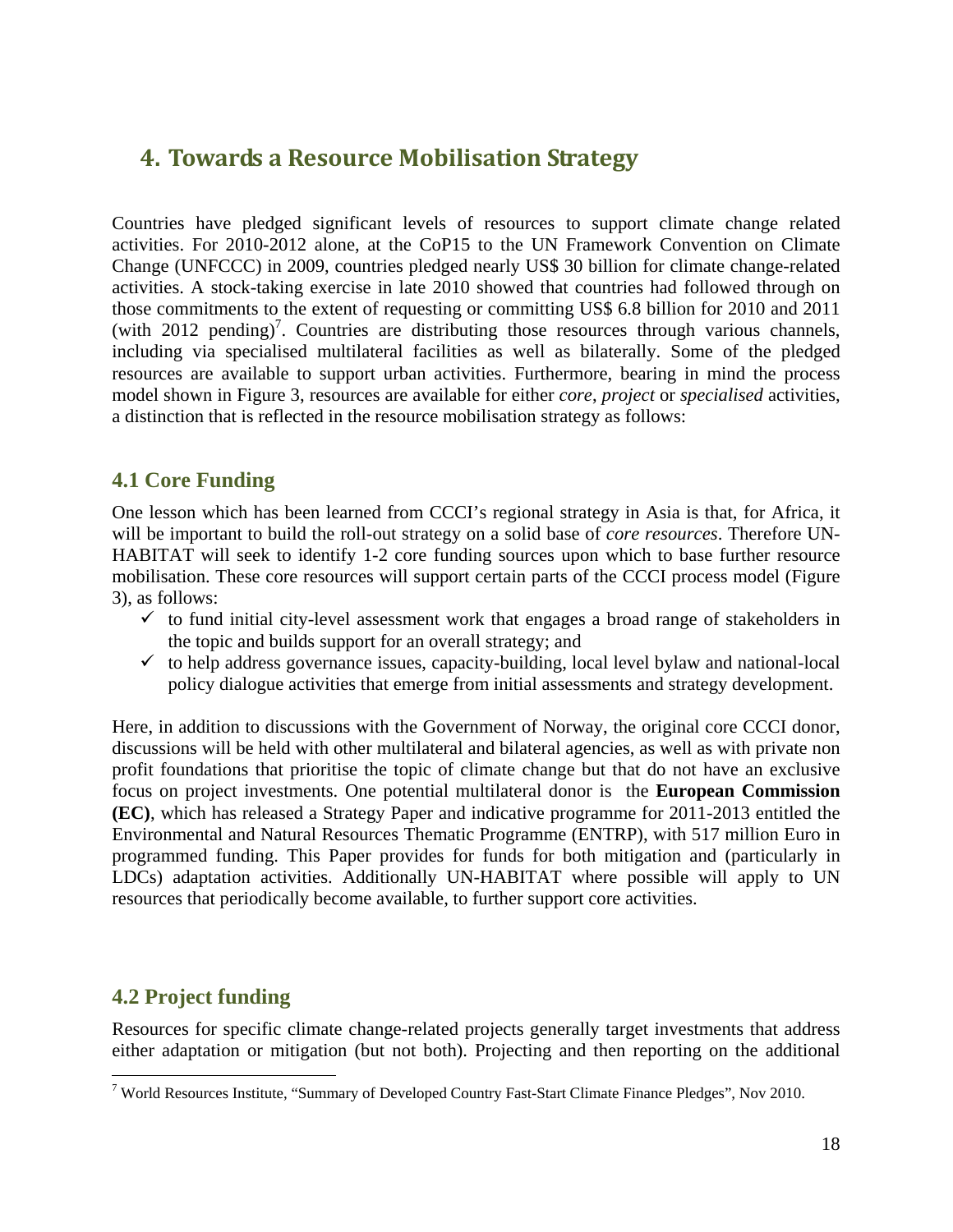benefits that these projects will confer (e.g., in terms of GHG emissions reduced over time compared to a 'business as usual' scenario) often becomes crucial for these funding sources.

As with potential core funders, these sources of project funding include both multilateral and bilateral funds, as well as private foundations. Sources that are the most promising to fund the adaptation and mitigation projects that are being identified and developed by CCCI cities in Africa include the following<sup>8</sup>:

- *Adaptation Fund.* The recently established Adaptation Fund is replenished automatically, from two percent of resources mobilised for projects under the Clean Development Mechanism (CDM); therefore resources in this Fund should grow substantially over time. In the *short term* UN-HABITAT intends to submit an application to the Adaptation Fund to become a Multi-lateral Implementing Entity; development of this application is under way, with submittal expected before the end of 2011. Success with this application should allow UN-HABITAT to help cities to mobilise *substantial*  resources from this fund in the *medium- to long-term*.
- **Bilateral funds.** Of the nearly US\$ 30 billion noted above that countries have pledged for climate change, roughly one-third have come from Europe. Part of Germany's response, for example, has been to set up their *International Climate Initiative (ICI).* Similarly the Swedish International Development Cooperation Agency (Sida) has announced a thematic focus on renewable energy as well as climate adaptation, and indicated a strong focus on nine countries in sub-Saharan Africa. The Norwegian government has issued a White Paper from which Norway will specifically finance adaptation and ecosystems focused interventions. In the future the Green Climate Fund under the UNFCCC is expected to channel a large proportion of climate change-related funds. UN-HABITAT will continue to monitor the evolution of this framework, with particular attention to increasing the access of cities to such resources as well as implications for the present Africa Strategy.

#### **4.3 Specialized activities**

 $\overline{a}$ 

Partners and associated donors interested in supporting specialized activities related to CCCI, including in Africa, include the following (by topic):

- o *Urban agriculture and climate change.* Resource Centres on Urban Agriculture and Food Security (RUAF) is interested in reaching out to their donor base to support collaboration with CCCI on this topic.
- o *Gender and climate change.* CCCI has had some initial discussions with the Huairou Commission on addressing the gender aspects of climate change. CCCI has

<sup>8</sup> This does not include all such funding sources. For example, to date the **Clean Development Mechanism** has not had a strong urban focus; nor has it had outstanding success in Africa. Moreover, where the CDM *has* funded citybased projects, because of relatively high transaction costs and the nature of approved CDM methodologies nearly all of those projects have been in cities of much larger size than those in which CCCI works. Therefore at present CDM is not a major funding priority for CCCI. Similarly, while UN-HABITAT has had a limited amount of success with projects funded by the **Global Environment Facility**, to date an application to become a GEF Agency (first submitted in November 2009) has not yet been approved; this circumstance limits our access to those resources.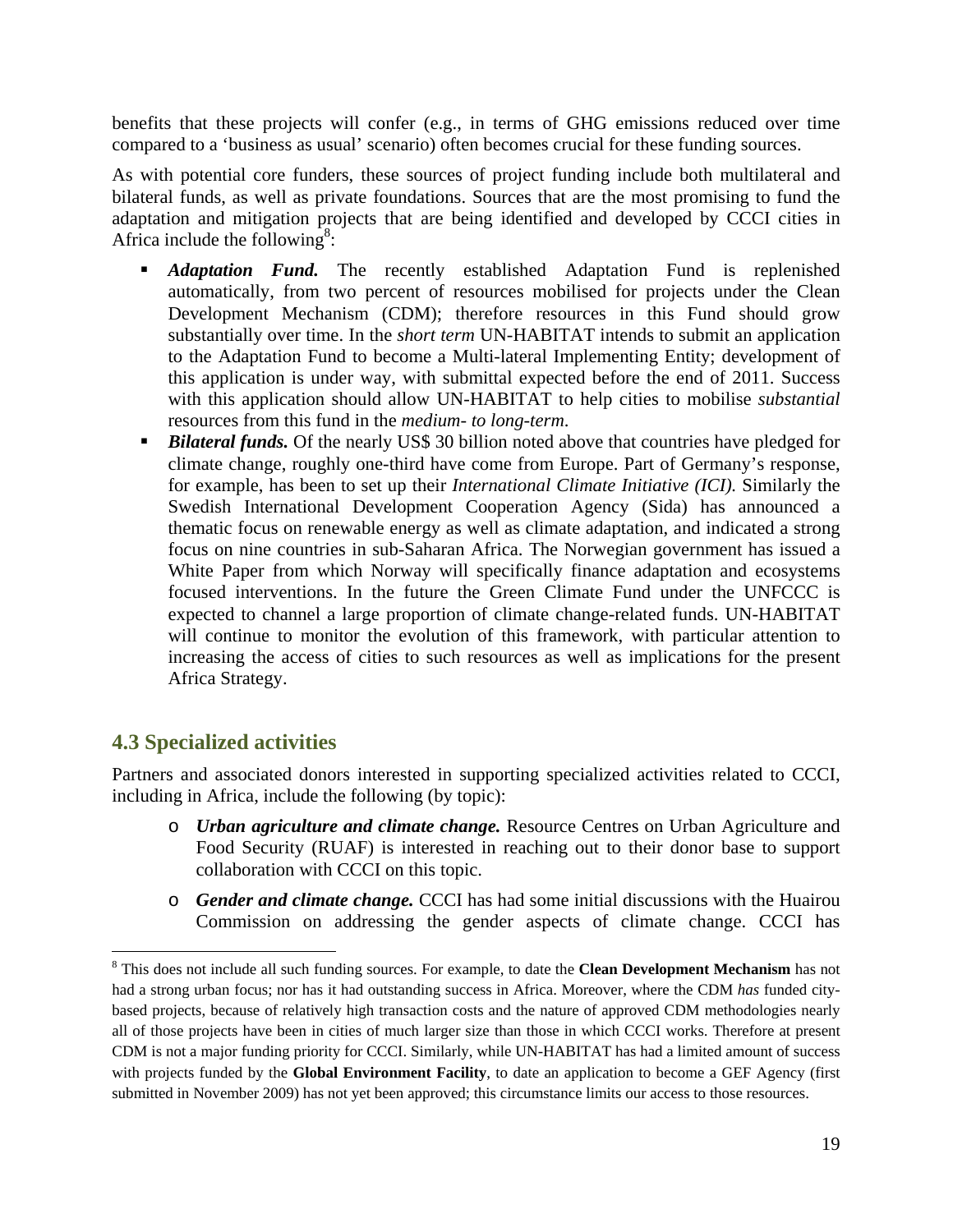developed and tested (in Kampala) a specialized gender assessment tool related to vulnerability.

o *Other specialized activities.* The Cities Alliance is currently supporting collaboration between UN-HABITAT, UNEP and the World Bank on selected activities related to cities and climate change. Follow on support could support testing of particular tools developed during the initial phase of work, e.g., a Global Standard on city-wide greenhouse gas emissions, or a revised City Development Strategy methodology that more clearly addresses climate change.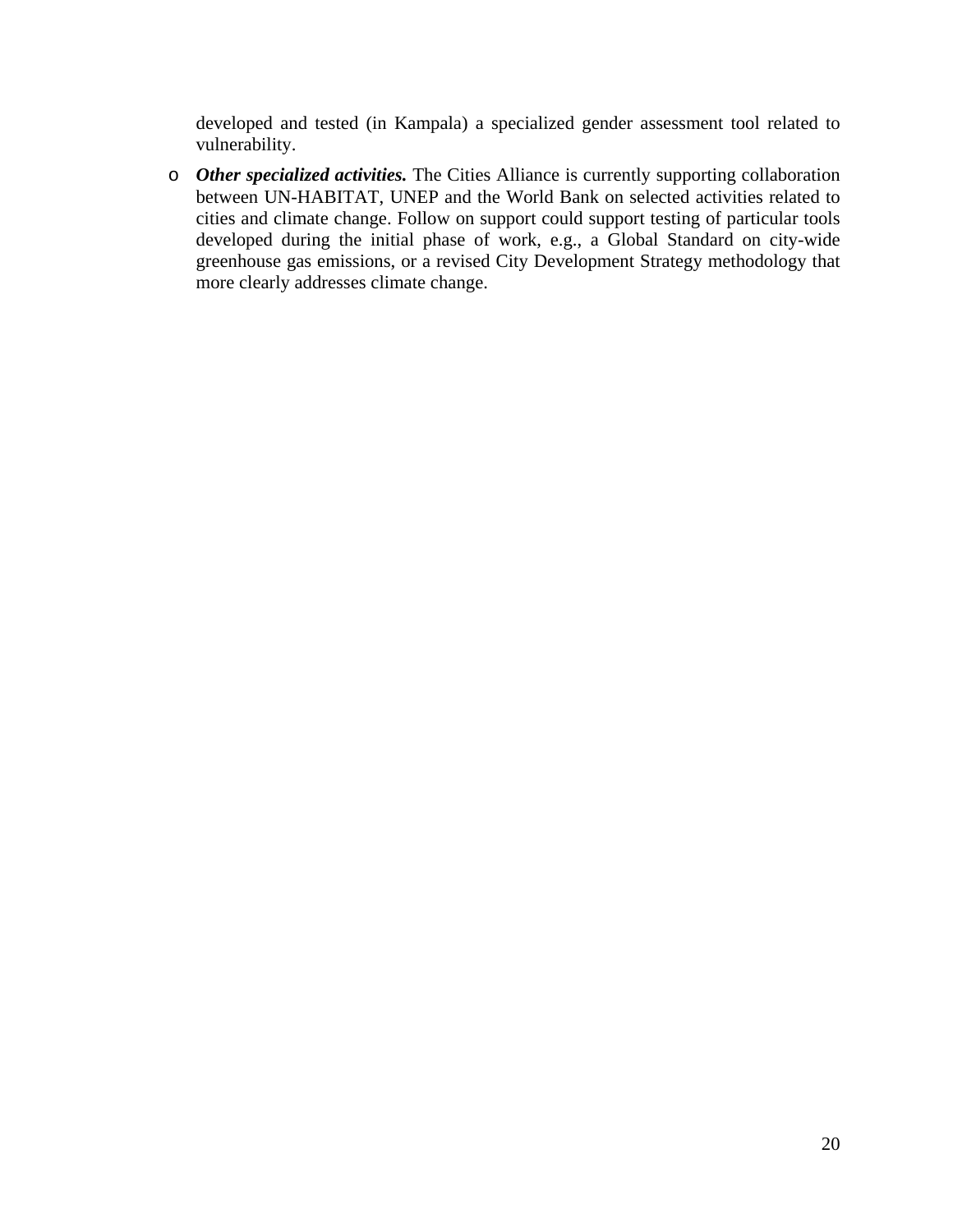## **5. Budget proposal for financing the Africa Strategy**

|                                                        | <b>Total budget</b><br>(in <b>USD\$)</b> | % of total |
|--------------------------------------------------------|------------------------------------------|------------|
| <b>Project Personnel</b>                               | 2,040,000                                | 17%        |
| Project Staff at both country and regional level       |                                          |            |
| <b>Sub contracts/Grants:</b>                           | 8,160,000                                | 68%        |
| Assessments and in-depth studies                       |                                          |            |
| Advocacy                                               |                                          |            |
| Demonstration projects                                 |                                          |            |
| Policy advisory services                               |                                          |            |
| Preparation of CC adaptation/mitigation in urban plans |                                          |            |
| Institutions for sub- regional capacity building       |                                          |            |
| Awareness raising and knowledge management             |                                          |            |
| Support to specialized partnerships                    |                                          |            |
| National/local dialogues                               |                                          |            |
| <b>Mission costs</b>                                   | 600,000                                  | 5%         |
| Equipment                                              | 480,000                                  | 4%         |
| Information and reporting                              | 480,000                                  | 4%         |
| <b>Monitoring and evaluation</b>                       | 240,000                                  | 2%         |
| <b>Programme Total</b>                                 | 12,000,000                               | 100%       |
| Programme Support Costs (10%)                          | 1,200,000                                |            |
| <b>Grand Total</b>                                     | 13,200,000                               |            |

Notes on budget:

- 1) The budget has been prepared on the basis of achieving the target of working in 12 countries reaching at least 36 cities over 10 years.
- 2) In each country the aim is to work in three cities and the proposed budget to follow the full CCCI process model will be on average for a: large size city USD \$500,000, a medium size city USD \$300,000, and a small size city USD \$ 200,000). The duration of the complete CCCI process is 4 years.
- 3) In year 1, the activities in the existing seven cities will continue. In years 2 to 4 , three to four new cities will be added each year (comprising of at least a large, medium and small city per year). The total budget after the first 4 years is estimated at USD \$ 6 million, after which the budget will be reviewed.